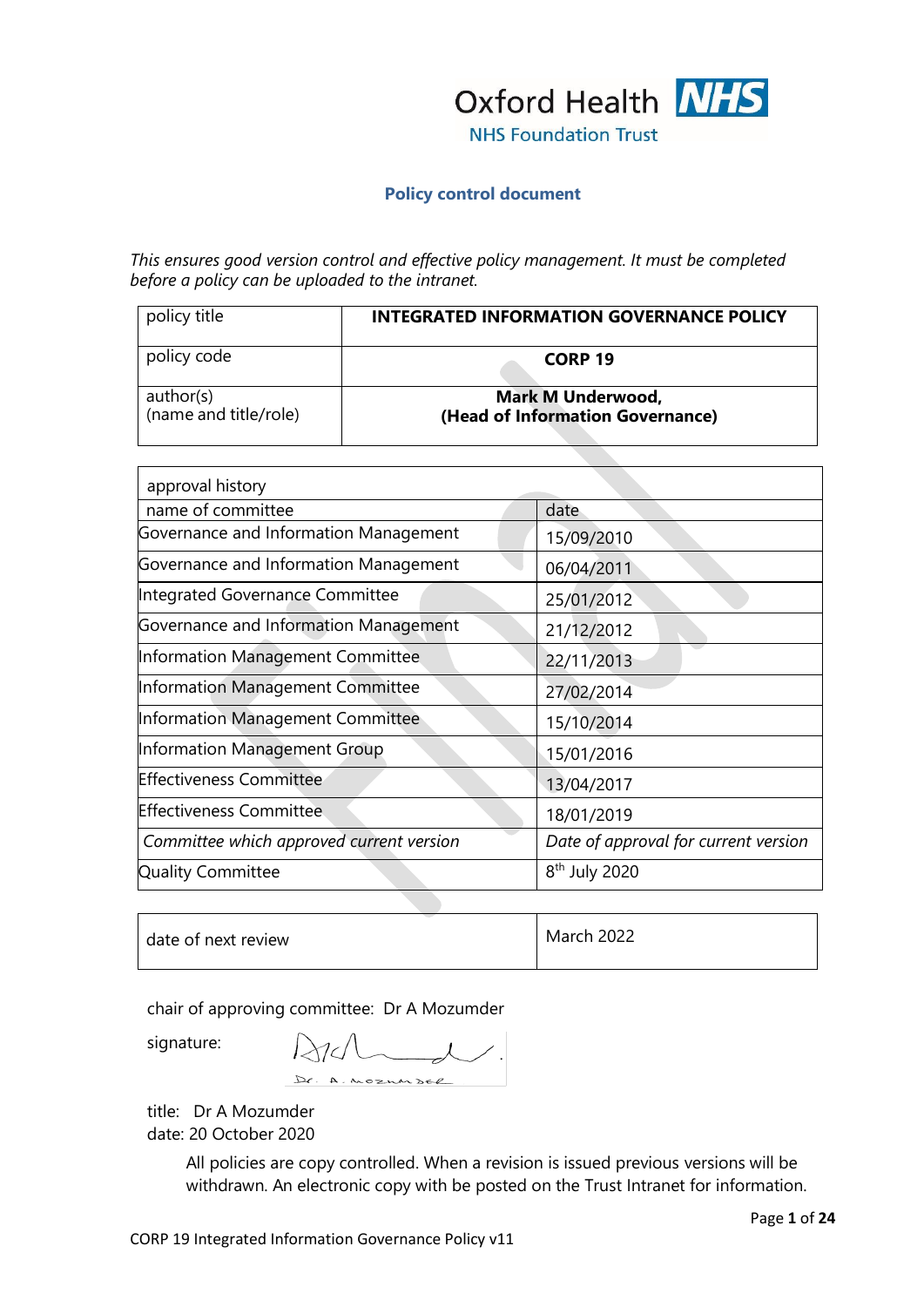#### **Change control**

number of pages (excluding appendices) summary of revisions: Cosmetic, populate new format Cloud computing added

any change to code or merging with other policies

consultation with: Information Management Group

# **Integrated Information Governance Policy**

# **CORP19**

**V11 APPROVED 08/07/2020**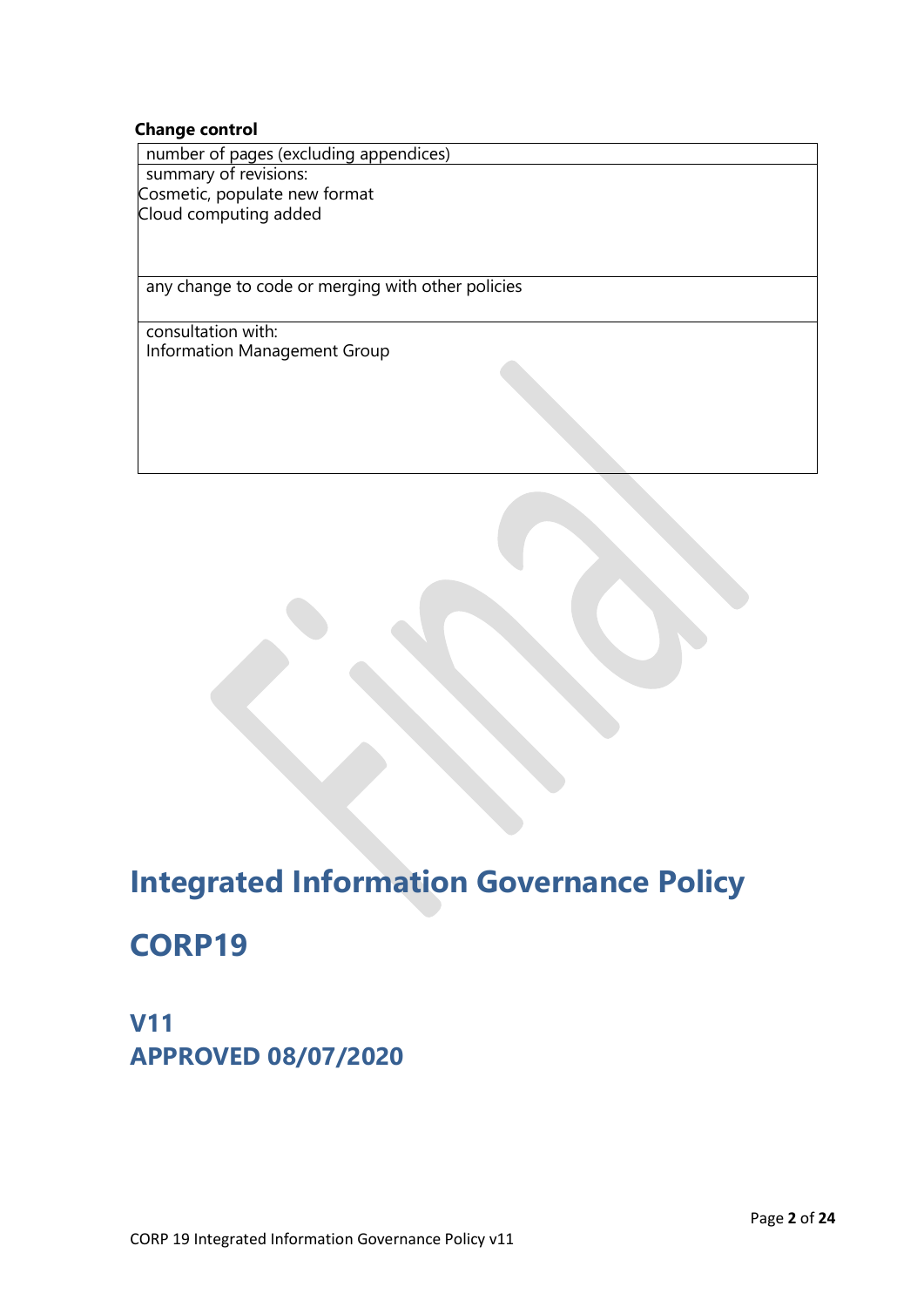## **Contents**

|   | <b>Purpose of Policy (aims and objectives)</b>                     | 4  |
|---|--------------------------------------------------------------------|----|
|   | <b>Outline of Policy</b>                                           | 5  |
| 1 | <b>Respect individual rights</b>                                   | 6  |
| 2 | Use information confidentially and securely                        | 8  |
| 3 | <b>Protect the Trusts information and communication technology</b> |    |
|   | infrastructure                                                     | 9  |
| 4 | <b>Obtain information fairly and record efficiently</b>            | 10 |
| 5 | <b>Record information accurately and reliably</b>                  | 12 |
| 6 | Use information effectively and legitimately                       | 13 |
| 7 | <b>Share information appropriately and lawfully</b>                | 14 |
| 8 | <b>Encourage best practice</b>                                     | 15 |
|   | <b>Legal and Policy Framework</b>                                  | 16 |
|   | <b>Key Responsibilities</b>                                        | 18 |
|   | <b>Training Required to Implement Policy</b>                       | 19 |
|   | <b>Monitoring and Evaluation</b>                                   | 20 |
|   | <b>Appendices</b>                                                  |    |
|   | <b>Appendix A: Cyber Security</b>                                  | 21 |
|   | <b>Appendix B: Internal Controls</b>                               | 22 |
|   | <b>Appendix C: GDPR Essential Principles</b>                       | 23 |
|   | <b>Equality Impact Assessment</b>                                  | 24 |
|   |                                                                    |    |
|   |                                                                    |    |
|   |                                                                    |    |
|   |                                                                    |    |
|   |                                                                    |    |
|   |                                                                    |    |
|   |                                                                    |    |
|   |                                                                    |    |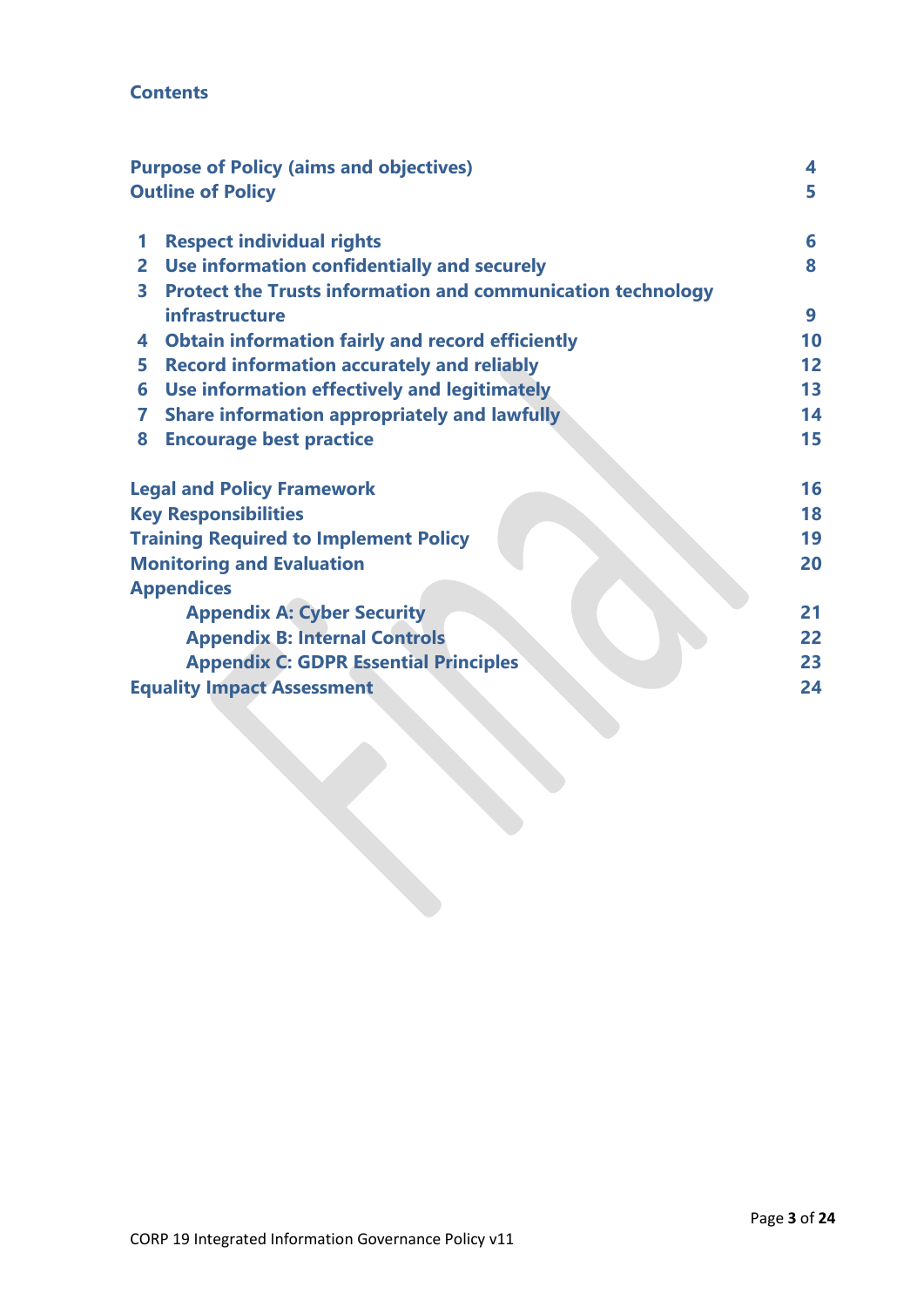## **Purpose of policy (aims and objectives)**

The aim of the policy is to set out the Trust requirement for Effective Information Governance. Effective Information Governance ensures that the right information is in the right place at the right time.



## **= EFFECTIVE INFORMATION GOVERNANCE**

Effective information governance is essential to delivering our core values of Caring, Safe and Excellent.

Information Governance concerns compliance with the law and the NHS regulatory framework. This includes the security, confidentiality, availability, fitness for purpose and legitimate use of personal identifiable data (PID).

An Individual's rights must be respected, and information recorded and used appropriately, legally and accurately.

Information Governance also applies to business or corporate information, where data may not identify individuals.

The Trust needs to collect and use information to function. Information is necessary to support the provision of high-quality care to patients and to effectively govern the organisation. Information contributes to the delivery of caring, safe and effective services, and is necessary to: manage and deploy resources; monitor the quality and performance of services; inform investment decisions; aid communications; provide education and training; and to support research and development activities.

The Trust is committed to high quality practice in the capture, storage, processing, use, and sharing of information. This is at the heart of Information Governance.

The aim of this policy is to ensure that:

- $\rightarrow$  An individual's rights are respected;
- $\rightarrow$  Information is available and fit for purpose;
- $\rightarrow$  Personal information is recorded and used appropriately, legally and accurately;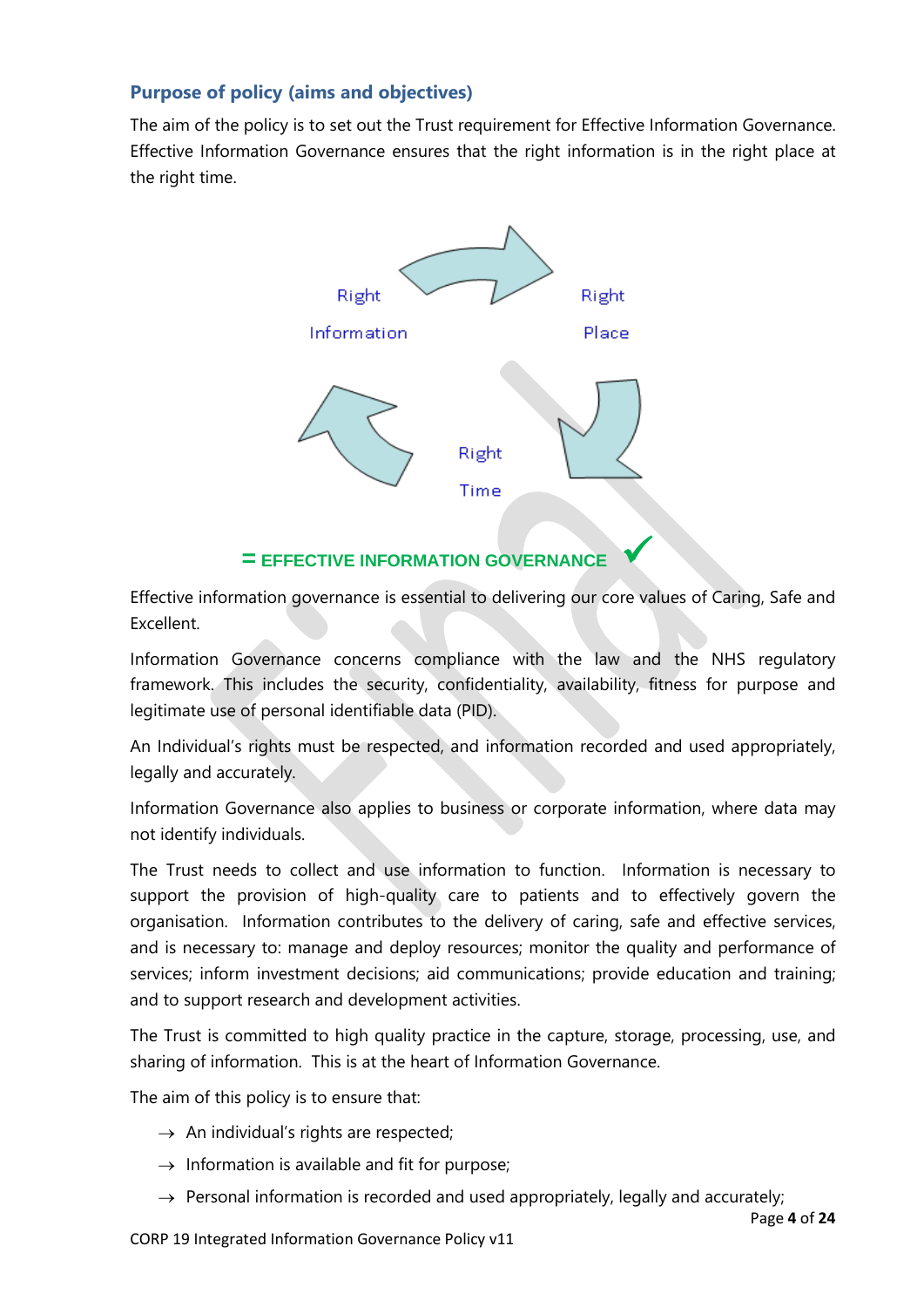- $\rightarrow$  All information and information assets are secure, and confidence assured;
- $\rightarrow$  The Trust complies with the law and the NHS regulatory environment.

The Trust is required to comply with The Data Protection Act 2018 (DPA) and the General Data Protection Regulations (GDPR). Article 5 of the GDPR sets out six principles which are incorporated in the DPA and are at the heart of this policy.

## **Outline of policy**

Trust employees *(which includes employees, appointees (for example, Non- Executive Directors), secondees, and volunteers such as Governors and Mental Health Act Managers)* are given access to information, computer systems and equipment to facilitate the execution of their duties. The essential principle of such access is:

*'Employees are provided with computing, information and communication facilities for appropriate business use and if such facilities are used inappropriately, employees may be subject to disciplinary action or where appropriate, criminal action'*

Effective use of computing, information and communication facilities will be underpinned by employee familiarity with the Trust's Integrated Information Governance Policy. Employees will also need to obtain and maintain competence and skills to use systems and to follow any guidance issued relating to information governance by the Trust. **This Policy is underpinned by Standard Operating Procedures which are published on the Intranet. The SOP are accessible by [clicking here.](https://ohft365.sharepoint.com/sites/IMT/SitePages/IG-FAQ.aspx)**

Any other authorised users of Trust information or systems are subject to the terms of this policy. Breach of the policy may result in terminating their use.

The Trust will put in place a comprehensive and effective system of internal control, which supports this Policy. The internal control framework will consist of Procedures, Guidance, System Controls and Assurance incorporating:

- $\triangleright$  Policy, procedures and quidance;
- $\triangleright$  Awareness raising and formal training;
- $\triangleright$  System controls and assurance;
- $\triangleright$  Testing and monitoring compliance and the effectiveness of controls.

(These are listed in Appendix B of this policy)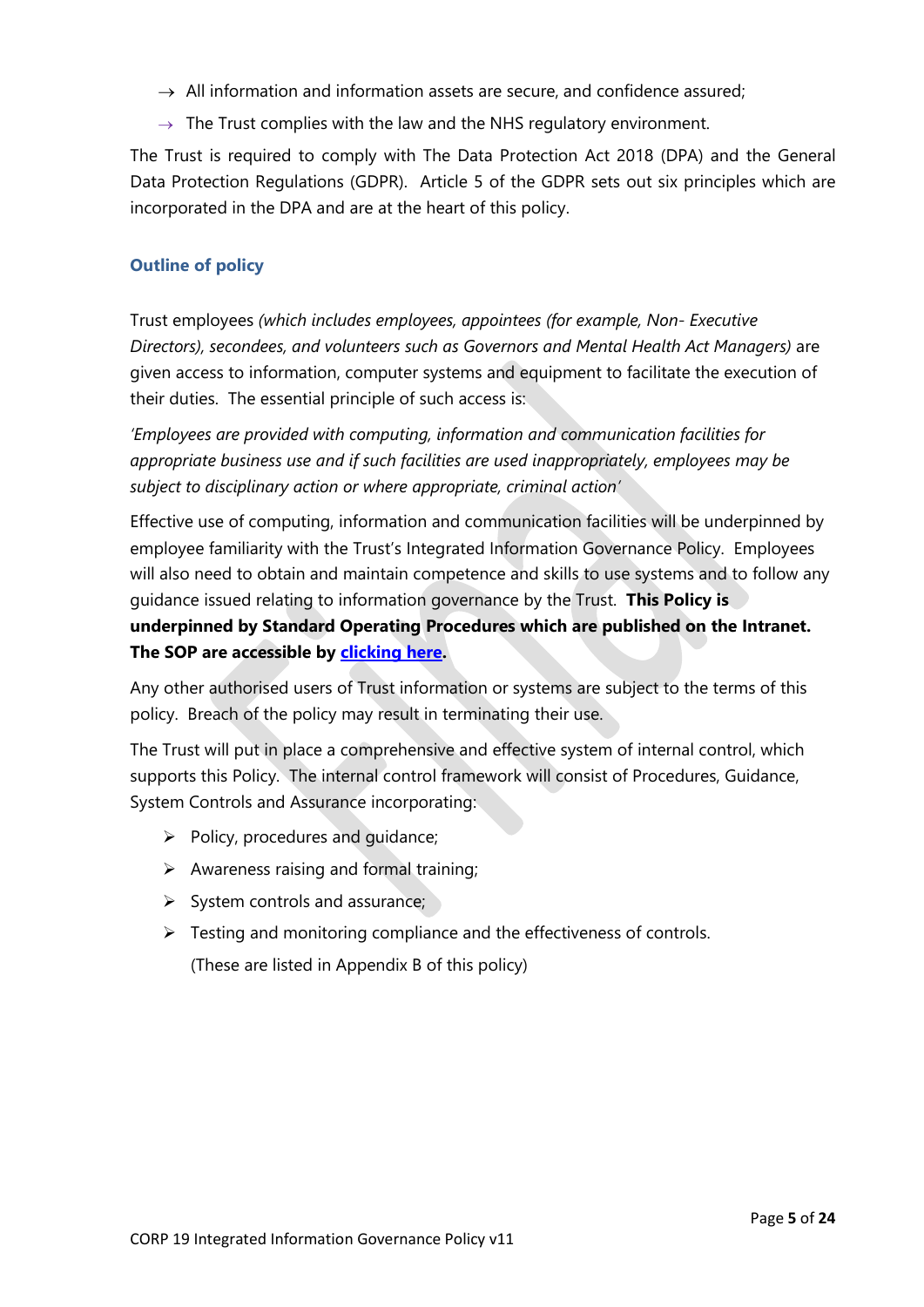### **1. Respect individual rights**



*Lawfulness, fairness and transparency: The Trust must comply with laws which govern personal information and corporate information. The Data Protection Act and General Data Protection Regulation provides a legal framework about information about people which the Trust must follow. The Freedom of Information Act allows people to request information about the Trust, including activities, structures, committee papers and contracts for instance. When we use information about people we must also consider confidentiality, which is a common law principle, and means for the most part we can use information about people with their consent but must have other legal justification to use information without consent.*

The Trust, and hence employees of the Trust, must comply with the law. A number of laws affect information about people and information about the Trust. The Data Protection Act concerns processing information that people can be identified from. The common law duty of confidence must also be considered. Article 8 of the Human Rights Act provides that everyone has the right to respect for his private and family life, his home and his correspondence. The Freedom of Information Act concerns information about the Trust and any person can make a request to obtain organisational information.

**Principle A** of Article 5 of the GDPR states that "Personal data shall be processed lawfully, fairly and in a transparent manner in relation to the data subject ('lawfulness, fairness and transparency')".

**Fair Processing**: This means that the Trust must publish a Privacy Notice and our employees must tell patients that the Trust collects personal information about them. The duty also applies to line managers who must tell employees that the Trust collects personal information about them. In both cases a record must be made of the discussion. Primarily the Trust will use:

- $\rightarrow$  Information identfying people where is a legal basis for doing so;
- $\rightarrow$  Information with the person's consent (there are exceptions provided for in law which are discussed in guidance);
- $\rightarrow$  Information to aid the provision of healthcare to an individual;
- $\rightarrow$  Information for employee administration;
- $\rightarrow$  Information for health and social care management and administration;
- $\rightarrow$  Information for clinical audit, surveys or research purposes;

And the Trust will make arrangements so that:

- $\rightarrow$  People can apply for access to their information, (called a Subject Access Request);
- $\rightarrow$  The Trust looks after personal information and uses it appropriately.
- $\rightarrow$  A notification is made to the Information Commissioner's Office (ICO), which states the particular purposes personal information is used for.

**Respecting people's rights** by complying with fair processing and Article 5 *Principle A* of the GDPR, supported by good information governance practice, will also ensure compliance with *Chapter 3 of the GDPR,* which requires the Trust to produce and make available: Transparent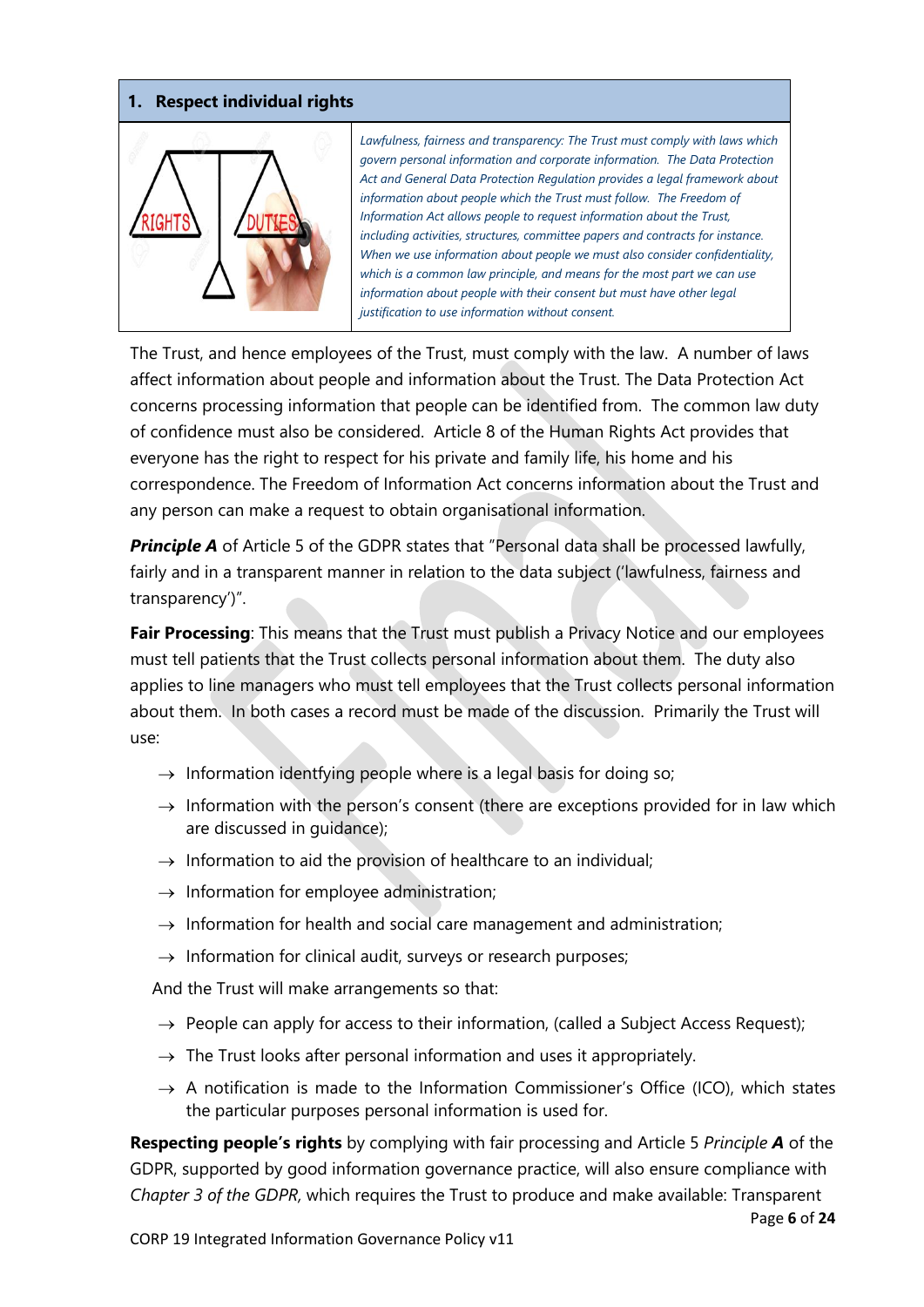information, communication and modalities for the exercise of the rights of the data subject. The Trust must ensure that personal data is processed in accordance with the rights of data subjects and information the Trust makes available shall be concise, transparent, intelligible and in an easily accessible form, using clear and plain language, in particular for any information addressed specifically to a child. The information shall be provided in writing, or by other means, including, where appropriate, by electronic means

**Subject Access Requests**: The Trust will respond to requests for access to records by patients, employees, or authorised others (called subject access requests) and where appropriate will provide copies of records to patients in accordance with the Data Protection Act.

**Copying correspondence**: The Trust will provide copies of correspondence to patients unless it is not appropriate to do so or the patient does not wish to receive them.

**Projects, services, systems or initiatives** which include or are likely to include use of personal information must consider information governance issues. This will include the considerations of data protection by design and conducting a data protection impact assessment (DPIA). Due diligence must also be completed, and a data processor agreement will be required where personal information is being processed by a third party.

**Recording sessions**: Patients and others may request recording or filming clinical or other sessions they are involved in. The Trust will agree to such requests generally unless there are compelling clinical, risk or safety, safeguarding, privacy and dignity or any other considerations or reasons which make such a request impracticable.

The Trust may photograph, record or film care or treatment for clinical, research, educational, teaching, or clinical governance purposes. The Trust will explain the purpose to patients and obtain consent to do so where practicable.

The Trust is required to respond to any requests for information made under **the Freedom of Information Act**. The Act also requires the Trust to maintain a Publication Scheme, and this is available on the Trust website. The Trust must also notify the Information Commissioner that it holds information and has a publication scheme. By necessity the Act and the GDPR requires the Trust to employ adequate records management standards.

#### **2. Use information confidentially and securely**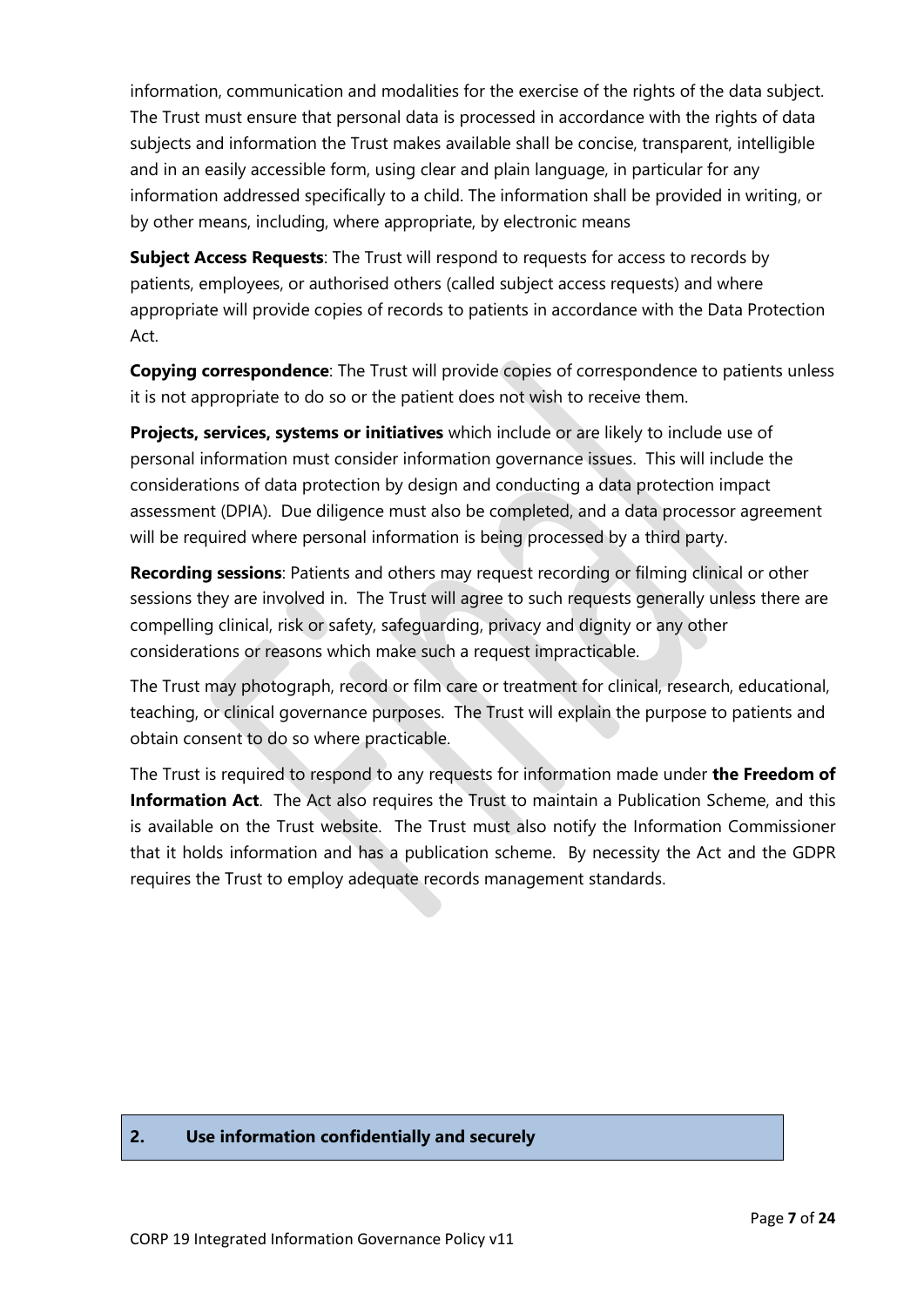

*Integrity and confidentiality: Confidentiality is a primary consideration when we use information about people. The common law duty of confidence comes from judge, court and tribunal decisions. This means for the most part we can use information about people with their consent but must have other legal justification to use information without consent. It is also essential that we protect confidential information and keep it safe and secure. Patients and staff are assured that we look after information about them and use it with consent for the purposes described to them.*

**Confidentiality:** The provision and specified use of confidential information is at the heart of effective healthcare.

- $\rightarrow$  Information should not be disclosed or used for any other purpose beyond the health care of that individual without the explicit consent of that patient.
- $\rightarrow$  There may sometimes be a legal reason for disclosure without consent (a Court order, Police proceedings, or a Child Protection issue, for example), or there may be a significant risk to the patient or to others that outweighs the duty of confidence.
- $\rightarrow$  Employees may only access patient information where it is necessary and they have established a legitimate clinical relationship with the patient (this is a clinical or approved relationship and accessing their own, family, employee or colleagues, or friends records for instance is strictly forbidden).
- $\rightarrow$  The Trust will apply the NHS Code of Practice on Confidentiality.
- $\rightarrow$  Employees are subject to standards of professional confidence (which will also apply to non-personal information in principle).

**Protecting personal information:** the Trust is required to employ appropriate technical and organisational measures to protect personal information. The Trust will apply such measures to non-personal information where appropriate. Security measures will be appropriate to the facility or process and include:

- $\rightarrow$  Keeping manual information secure and confidential;
- $\rightarrow$  Encryption on laptops, and other portable data devices;
- $\rightarrow$  Encryption on email messages containing personal or confidential information, and sending information to the right place;
- $\rightarrow$  Monitoring access to electronic health records by employees;
- $\rightarrow$  Deploying measures to resist or counter cyber-security threats or attacks.

Where it is necessary to destroy personal or confidential information in paper form this will be done by shredding. Computer disks will be disposed of by specialist secure destruction by industry standard best practice method, and disposal catalogued.

The Trust will comply with Article 5 *Principle* **F of GDPR** Personal data shall be *processed in a manner that ensures appropriate security of the personal data, including protection against unauthorised or unlawful processing and against accidental loss, destruction or damage, using appropriate technical or organisational measures ('integrity and confidentiality').*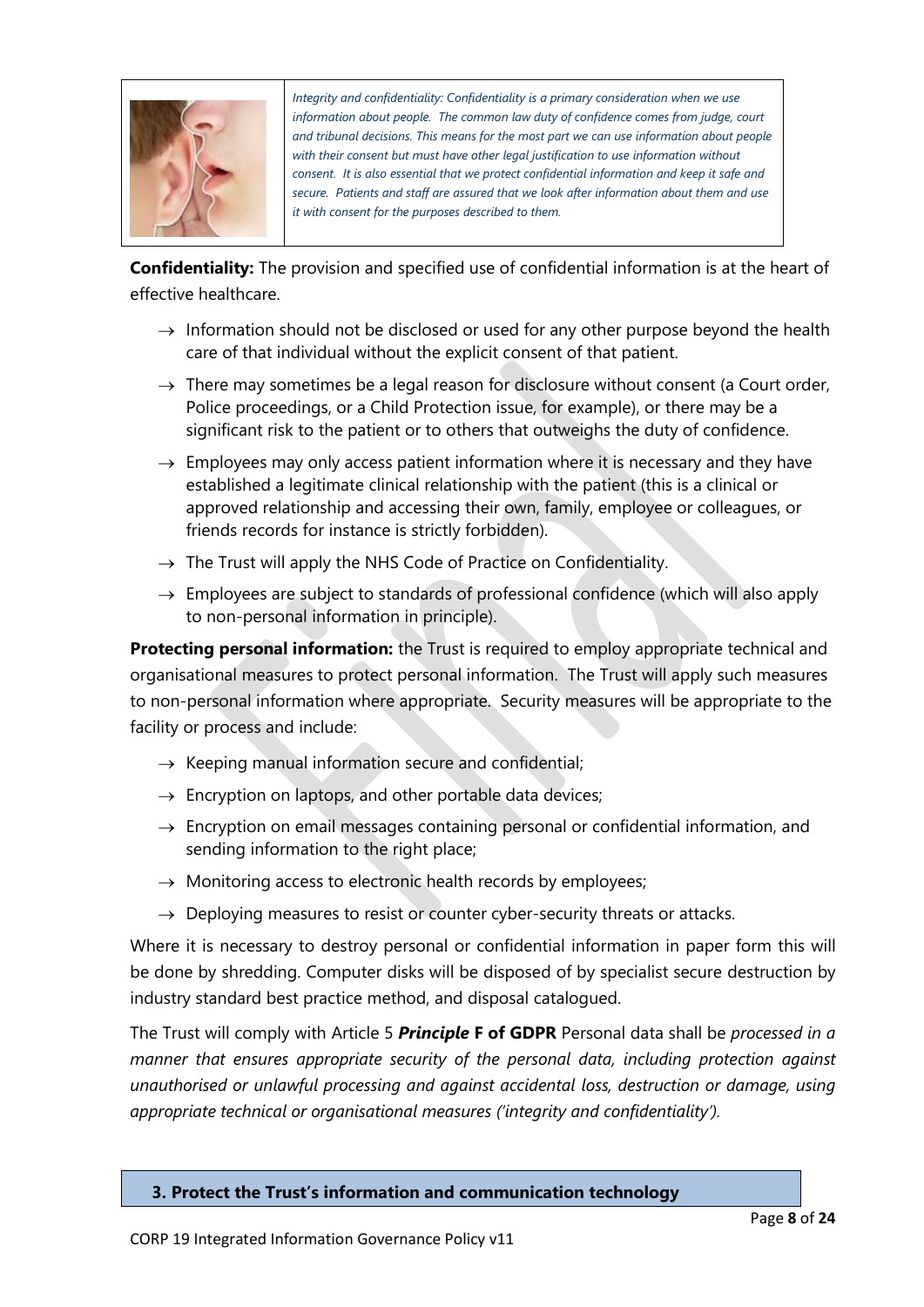

The Trust has a duty to protect personal information, and compliance with **Article 5 principle F of the GDPR** is required by this section of the policy: *Personal data shall be processed in a manner that ensures appropriate security of the personal data, including protection against unauthorised or unlawful processing and against accidental loss, destruction or damage, using appropriate technical or organisational measures ('integrity and confidentiality').*

The Trust will deploy security measures, including physical, environmental, and knowledge processes, to protect personal information and organisational information. The Trust will secure assets with measures appropriate to the facility or process and include:

- $\rightarrow$  Encryption on all externally transmitted person identifiable information;
- $\rightarrow$  Encryption on laptops, PCs and other portable data devices;
- $\rightarrow$  PC or laptop desk locks where risk assessment identifies theft as a particular threat; and, business continuity measures where indicated;
- $\rightarrow$  The use of passwords on IT systems, access control, and other secure log-on and identification. Forced password change will apply via an expiry mechanism;
- $\rightarrow$  Authorising access to electronic health records based on the underlying principle of legitimate clinical relationship;
- $\rightarrow$  Firewall and virus protection;
- $\rightarrow$  Utilising cloud enabled applications in accordance with ICO guidelines and Principles on Cloud computing;
- $\rightarrow$  Monitoring use of the internet and other systems to act against illicit activity:
- $\rightarrow$  Keypad access and locked doors, and;
- $\rightarrow$  Business continuity measures where indicated (uninterruptible power supplies, fail over infrastructure for key systems, and a server environment based on virtualisation and clustering, for instance).

**Cyber-Security**: The Trust will deploy measures to resist or counter cyber-security threats or attacks.

Cyber security relates to computers and computing, and is defined as the protection of systems, networks and data in cyberspace. Targeting Trust systems, services, or individual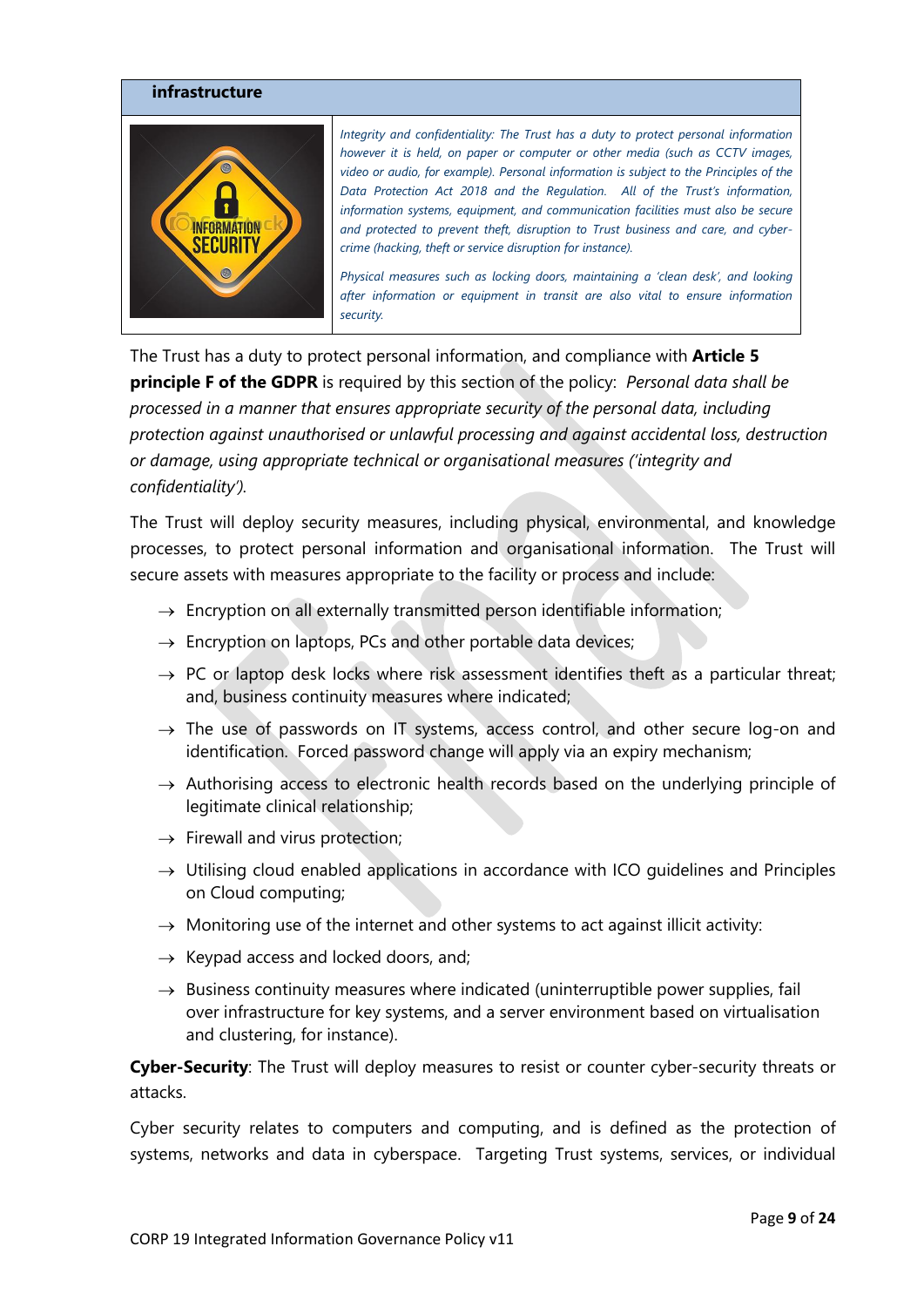employees where illegitimate access, alteration or corruption of Trust systems, services or information is performed is potentially a criminal activity.

Employees must be vigilant to threat or attack. Appendix A provides a description of a number of cyber-security threats, which may include malware like:

 $\rightarrow$  Viruses, Worms, Spyware or Adware, or Trojans for example.

Attack types like:

 $\rightarrow$  Phishing, Pharming, Drive-by, MITM (Man in the middle attack), and Social engineering.

The Trust will conduct penetration testing to ensure the reliability and resilience of its information and communication technology infrastructure.

The Trust will provide information to employees about cyber-security and cyber threats and alert employees to such threat in information governance induction and training.

**Offences**: The Trust is required to comply with **the Freedom of Information Act (2000)**. It is an offence, under section 77 of the Freedom of Information Act, "to alter, deface, block, erase, destroy, or conceal any record once a request has been received." This applies both to information and personal information.

It is an offence under section 55 of **the Data Protection Act (1998)** to "knowingly or recklessly obtain or disclose personal data or procure the disclosure to another person."

**The Computer Misuse Act (1990)** has three main offences; unauthorised access to computer material; unauthorised access with intent to commit or facilitate commission of further offences; unauthorised modification of computer material, and had further offences added over the years. The Trust will consider taking action under this law if it is appropriate to do so.

#### **4. Obtain information fairly and record efficiently**



*'Purpose limitation': The Trust is lawfully permitted to record and retain information about people and use it for specific purposes. Information about patients (and cares and others) is used to support healthcare; employees for management and administration; suppliers for business purposes. The Trust is permitted only to collect and keep the information it requires.*

*The Trust must inform patients and other people (called data subjects in law) why we collect their information, what you are going to do with it*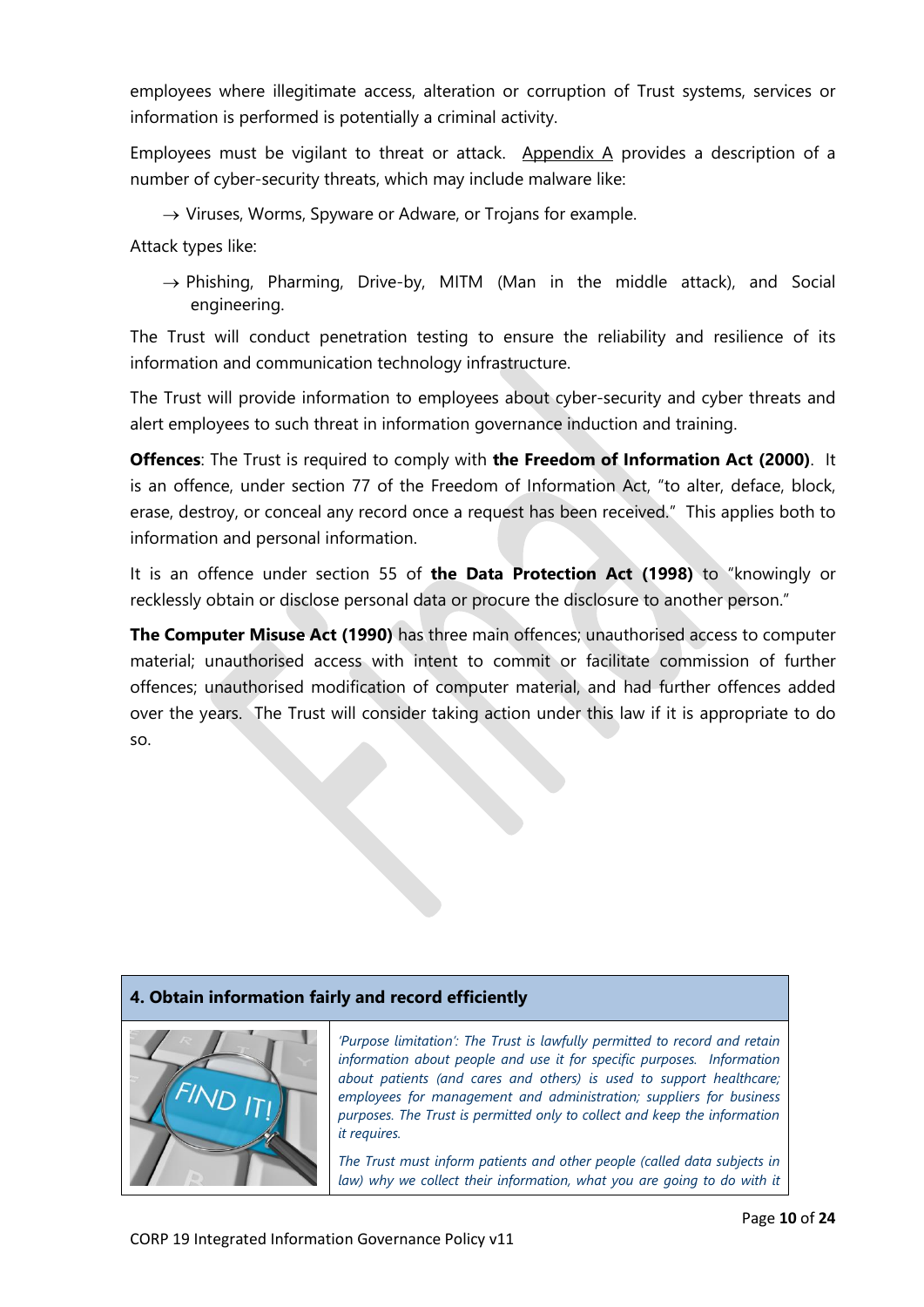

*and who you may share it with. We must make a record of this. We must be open, honest, and clear in doing so.* 

*Stick to the facts, professional opinion and comment is permitted and record patient information in the Trust electronic health records system.*

The Trust provides access to systems, internet and email. All are business systems provided for business use to support the Trust's patient care, management, governance, education, training, research and development activities.

The Trust uses electronic health records systems which must be used and kept up to date on a timely basis by practitioners. Patient information must be recorded as near to real time as practicable. This will include uploading any information which is temporarily noted or created on paper.

**The Trust must comply with Article 5 principle B of the GDPR, which states** *Personal data shall be collected for specified, explicit and legitimate purposes and not further processed in a manner that is incompatible with those purposes; further processing for archiving purposes in the public interest, scientific or historical research purposes or statistical purposes shall, in accordance with Article 89(1), not be considered to be incompatible with the initial purposes ('purpose limitation');*

The Trust will complete a notification to the Information Commissioners Office annually detailing the purposes personal information is used for.

**The Trust will apply Article 5 principle E of the GDPR**, *Personal data shall be kept in a form which permits identification of data subjects for no longer than is necessary for the purposes for which the personal data are processed; personal data may be stored for longer periods insofar as the personal data will be processed solely for archiving purposes in the public interest, scientific or historical research purposes or statistical purposes in accordance with Article 89(1) subject to implementation of the appropriate technical and organisational measures required by this Regulation in order to safeguard the rights and freedoms of the data subject ('storage limitation').*

All Trust records or information will be retained according to the preservation periods set out in the NHS Records Management Code of Practice, or where a statutory requirement exists.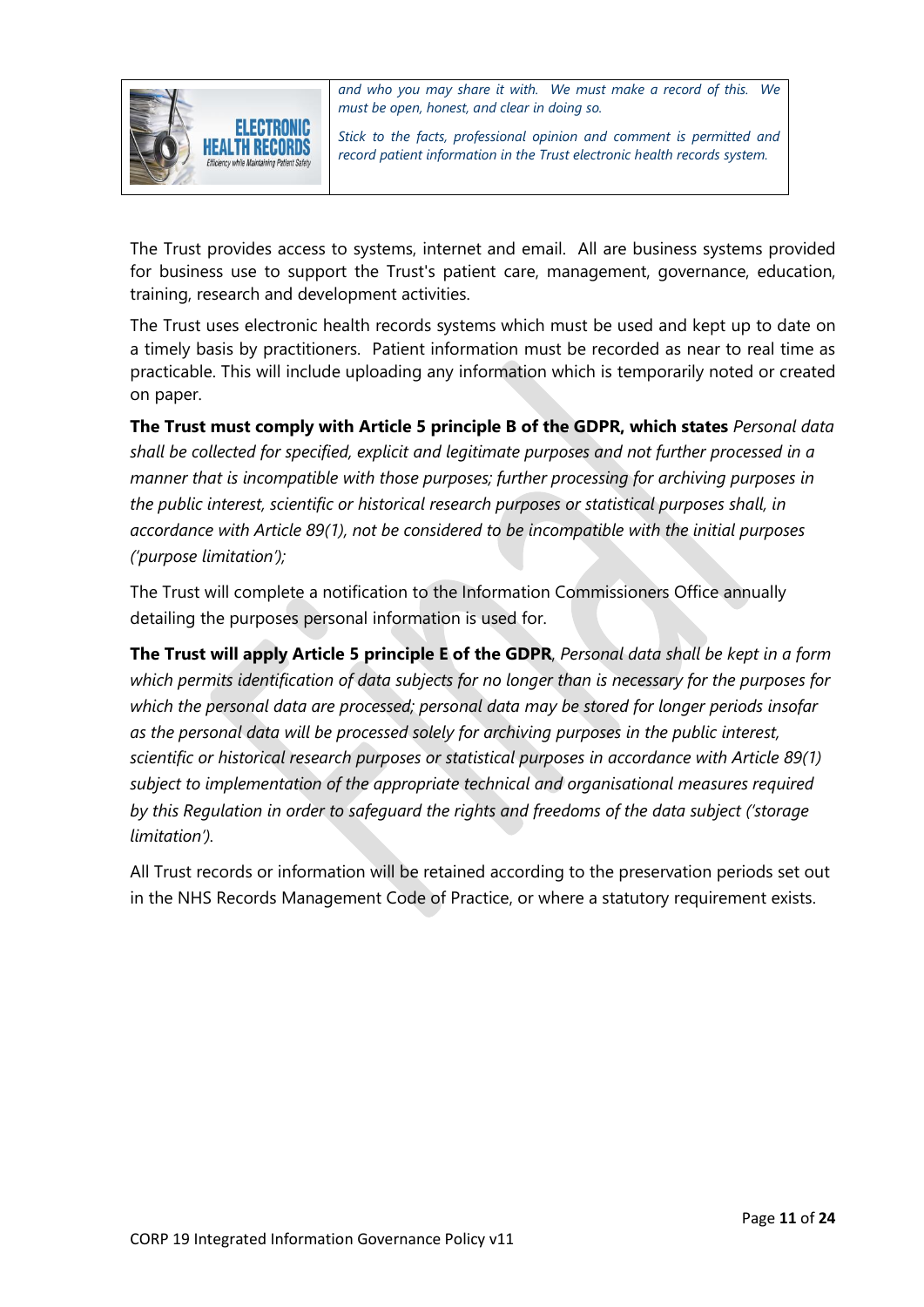#### **5. Record information accurately and reliably**



*'Accuracy': The Trust uses electronic health records. Health records are a clinical tool, involved in virtually every consultation. They provide a clear and accurate picture of the care and treatment given to a patient - to serve that patient's clinical needs better. The record is for communication: practitioner to colleague, practitioner to or from other healthcare professionals, practitioner to themselves. Employees must ensure health records are clear, accurate, up to date, completed in a timely manner and well maintained. This will assist caring, safe and effective clinical practice and facilitate patient access to the record where requested.* 

*The Trust uses a variety of electronic record and information systems and all information in whatever form must be accurate and reliable.*

All employees are required to record high quality information, used appropriately, confidentially and securely. The information should be complete and as contemporaneous as possible. Information must be stored and retained in order that it can be accessed on an authorised basis.

The following standards will underpin the recording of all information in the Trust:

- **Validity**: All data items held on Trust computer systems must be valid. Where codes are used, these will comply with national standards or will map to national values. Computer systems will be programmed to only accept valid entries.
- **Completeness:** All mandatory data items within a data set should be completed. Use of default codes will only be used where appropriate, and not as a substitute for real data. Health records will be complete and contemporaneous.
- **Consistency:** Data items should be internally consistent.
- **Coverage:** Data will reflect all the work done by the Trust. Spot checks and comparisons between systems should be used to identify missing data.
- **Accuracy:** Data recorded on paper and on computer systems must be accurate and accurately reflect what actually happened, and all events should be recorded. In a legal case it is more difficult to defend an action or an omission if it is not evidenced in records. All reference tables will be updated regularly.
- **Timeliness**: recording of timely data is beneficial in terms of the treatment of a patient, and the operation of Trust services. Timely entry of information into Trust systems ensures information is available to all who need to use it. All data will be recorded to a deadline. Real time or near time recording of information should be the norm wherever practicable.

The fitness for purpose of personal information is legally regulated by the Data Protection Act and the GDPR, in particular the Trust must comply with **Article 5 principle D of the GDPR** *Personal data shall be accurate and, where necessary, kept up to date; every reasonable step must be taken to ensure that personal data that are inaccurate, having regard to the purposes for which they are processed, are erased or rectified without delay ('accuracy').*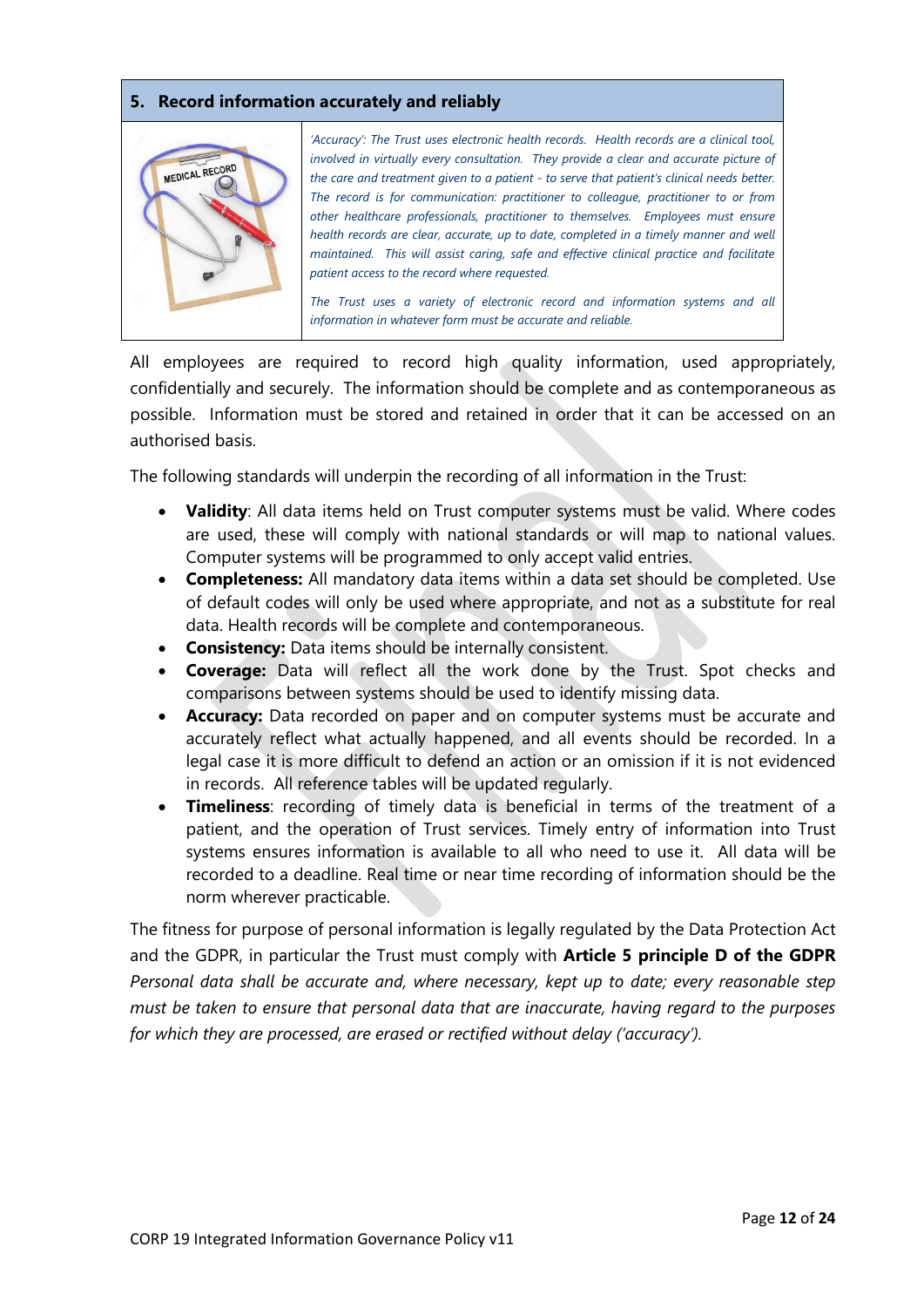### **6. Use information effectively and legitimately**



**Patient records**: The Trust uses an electronic health record to record care and treatment provided to patients. The electronic health record can only be accessed by employees authorised to do so, using their own log on, and only records of patients the employee has a legitimate clinical relationship with may be accessed. The Trust monitors access to systems and records and may investigate and take disciplinary action where illegitimate access to systems or records occurs.

Paper records held by the Trust will remain accessible on an as required basis and will be stored securely. Records will be retained in accordance with NHS records management retention periods, disposed of in time and ultimately may be destroyed. Where records are disposed of by destruction this will be done securely and confidentially and destruction certified. Records must be securely and confidentially destroyed by shredding (or industry standard at the time) and not placed into ordinary waste for disposal.

**Records maintenance, disposal and destruction:** Records will be maintained by the Trust for periods set out in statute or guidance, and not for longer than is required. Where necessary personal data will be minimised. The Trust utilises electronic record systems and maintains electronic records where necessary. Where it is not possible to make a direct entry to the Electronic Health Record any written or other 'notes' must be promptly committed to electronic form and uploaded to the Electronic Health Record and be disposed of by destruction (shredding paper or deletion of notes).

The Trust will apply **Article 5 principle C and E of the GDPR**, to the collection or creation and retention of personal information. All Trust records or information will be retained according to the preservation periods set out in the NHS Records Management Code of Practice.

*Personal data shall be adequate, relevant and limited to what is necessary in relation to the purposes for which they are processed ('data minimisation'); and kept in a form which permits identification of data subjects for no longer than is necessary for the purposes for which the*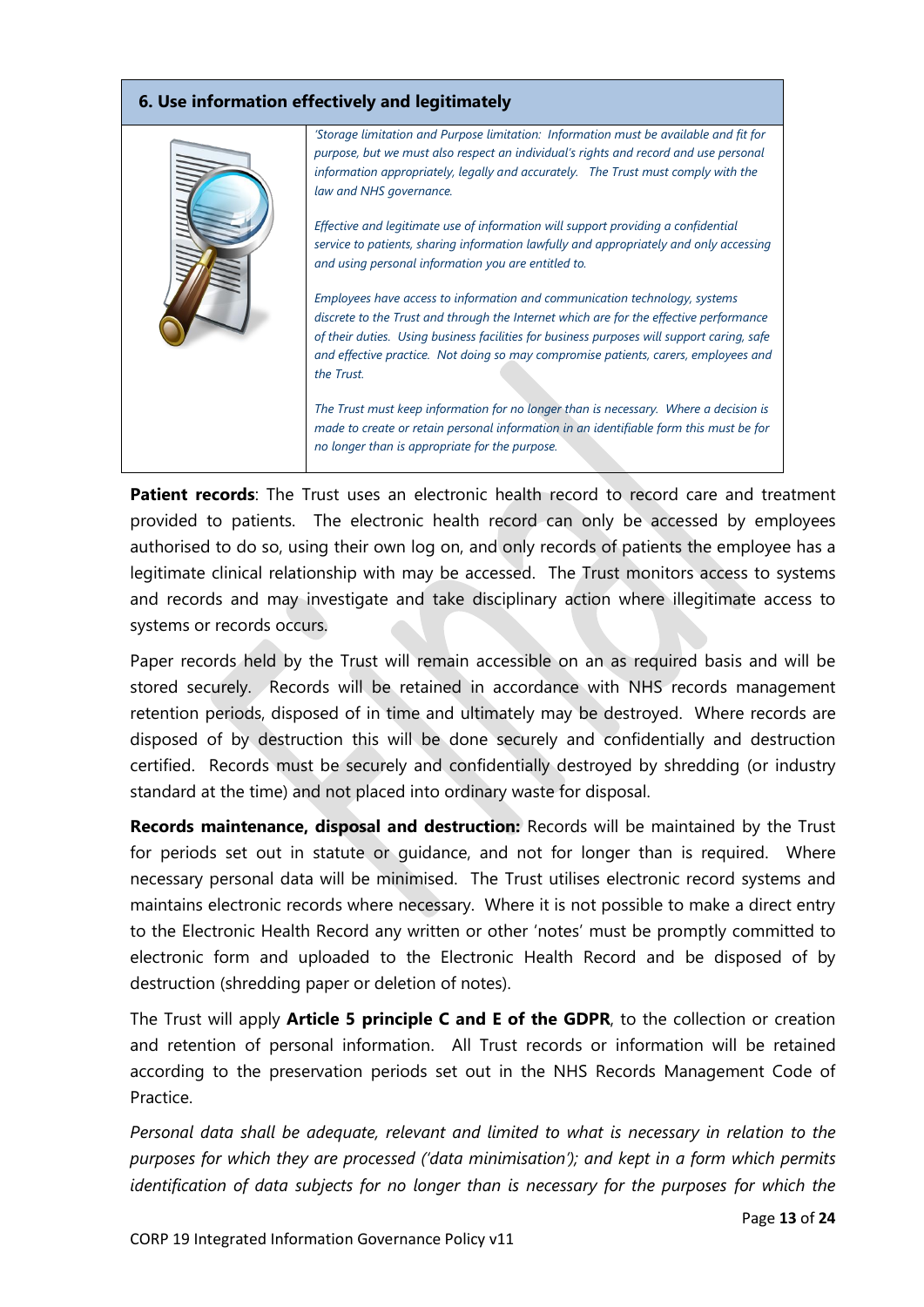*personal data are processed; personal data may be stored for longer periods insofar as the personal data will be processed solely for archiving purposes in the public interest, scientific or historical research purposes or statistical purposes in accordance with Article 89(1) subject to implementation of the appropriate technical and organisational measures required by this Regulation in order to safeguard the rights and freedoms of the data subject ('storage limitation');*

**Access to systems** is not permitted for any illegal or immoral purpose. No employee is permitted to access, display or download offensive material, or transmit such material: to do so (on the face of it) is considered a serious breach of Trust policy and may result in dismissal, and could result in criminal action. The Trust is the arbiter on what constitutes offensive material, and what is or is not permissible system access and use.

The Trust Disciplinary Policy and Procedure (section 3.7) states that "the Trust reserves the right to suspend an employee where it is deemed to be in the interests of the employee, other employees or service users that the employee is withdrawn from the workplace, or where there is reason to believe that the capacity to conduct a thorough investigation may be compromised by the employee remaining at work". This will include the immediate withdrawal of an employee's access to the Trust's computer network, including services such as email, stored documents and access to electronic health records systems or any system or service if it is warranted.

**Social media**: Employees must not compromise patients or themselves personally or professionally, or the Trust, when engaged in any activity involving participation or use of any social networking media or other electronic, communication or broadcasting device.

**Use of information for secondary purposes (non-direct care)**: The Trust will ensure that where patient information is used for purposes other than direct care the information will be used appropriately in a de-identified form (called pseudonymised), or the information will be totally anonymised. Such purposes are known as secondary use, where use of de-identified personal information is required and necessary for non-care purposes.

### **7. Share information appropriately and lawfully** NEED... **YOU HAVE..** *'Integrity and confidentiality.' Sharing information within the NHS, and other associated agencies, is imperative for ensuring good quality care to all our service users. However, such information sharing must be considered with respect for confidentiality. The Trust will always try to ensure that the patient has consented to the sharing of information, but it will share information without that consent where it is necessary to do so.*

When sending information employees are required to ensure that the information is in the right place, at the right time, and is the right information.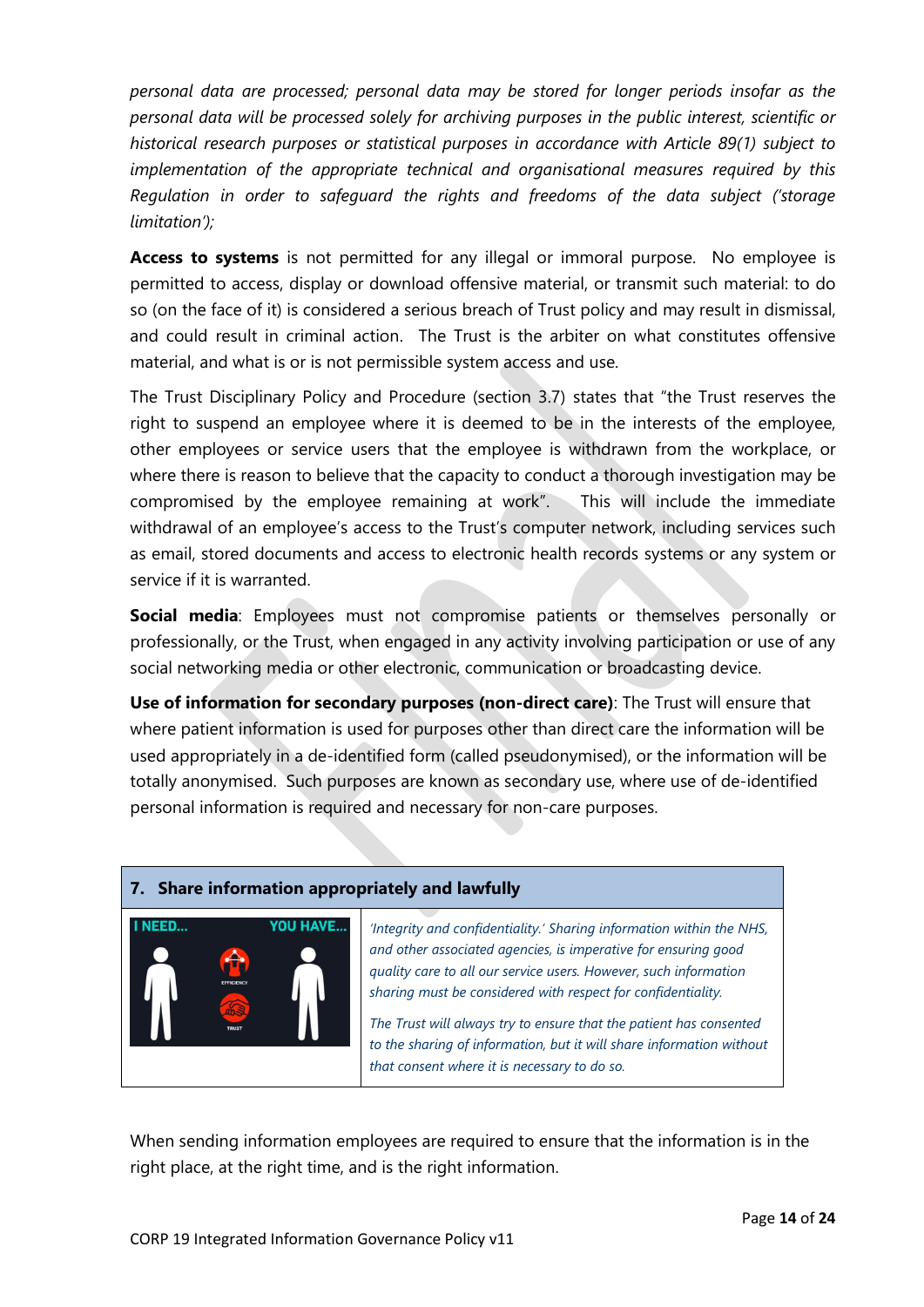- $\rightarrow$  It is appropriate for employees to share patient information for direct care purposes;
- $\rightarrow$  It is appropriate to share patient information where it is not necessary for direct care purposes but there is a legal requirement to do this, or the risk is sufficiently severe to the individual or others to outweigh the duty of confidence to the patient.
- $\rightarrow$  Staff must deploy encryption on all externally transmitted person identifiable information (use of send secure email, NHS.Net, and authorised USB sticks procured from IT);
- $\rightarrow$  The Trust will require data processing agreements with third parties where use of personal information (defined in law as data processors) is required by a contract for a system or services;
- $\rightarrow$  The Trust will agree Information Sharing Protocols with other agencies or organisations, which set out the conditions for the exchange of patient information;
- $\rightarrow$  The Trust will comply with the requirement to submit mandatory 'minimum data sets' to NHS Digital, and contract data sets to commissioners of healthcare. Information which does not identify patients is used within the NHS for purposes that are not related to providing direct care. These may be statistical, managerial, or related to Public Health.
- $\rightarrow$  Measures will apply to sending data sets externally: peer checking is required, and sign-off by line management to ensure that only the data the recipient is entitled to receive is sent and the data to be sent is protected by secure and encrypted method.

The Trust will comply with *Article 44 GDPR, General principle for transfers: 1. Any transfer of personal data which are undergoing processing or are intended for processing after transfer to a third country or to an international organisation shall take place only if, subject to the other provisions of this Regulation, the conditions laid down in this Chapter are complied with by the controller and processor, including for onward transfers of personal data from the third country or an international organisation to another third country or to another international organisation. 2 All provisions in this Chapter shall be applied in order to ensure that the level of protection of natural persons guaranteed by this Regulation is not undermined. (Articles 45 to 50 apply in this sense)*

## **8. Support best practice** *Best practice in information governance will ensure that personal information is dealt with legally, securely, efficiently and effectively, in order to support delivery of the best possible care and treatment*  ractices *to patients. Best practice is essential to ensure consistency in the way personal information is handled, maintain the confidence of patients and others and minimise the number of information incidents.*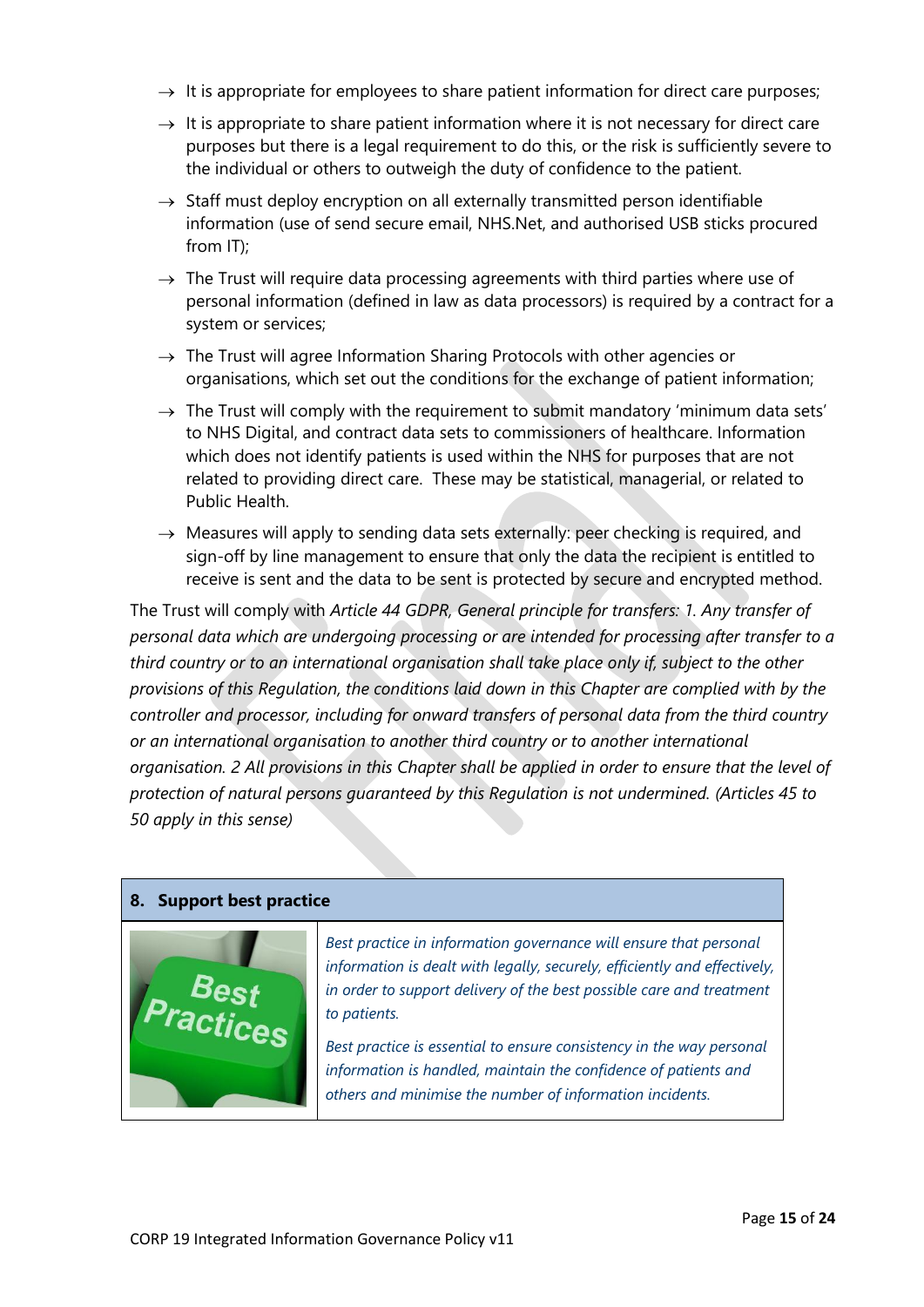All employees are required to record high quality information, and use the information appropriately, confidentially and securely.

The Trust provides access to systems, internet and email. All are business systems provided for business use to support the Trust's patient care, management, governance, education, training, research and development activities.

The Trust uses assistive technology (video, audio, online communication, and telecommunication facilities) to support: the provision of patient care; the business activities of the Trust; the provision of information; and, internal and external communication. This policy applies to any deployment of assistive technology, telehealth/telecare, home and community based clinical care and monitoring enabled by remote or mobile technology.

Information Governance training is mandatory and must be completed annually. The Trust provides face to face training at Trust Induction and provides a number of electronic platforms for completion of training on an annual basis thereafter. Targeted sessions for teams or groups of employees will also be provided as required.

#### **Summary of actions to implement policy (***may be included in appendices***)**

- 1. Respect individual rights;
- 2. Use information confidentially and securely;
- 3. Protect the Trusts information and communication technology infrastructure;
- 4. Obtain information fairly and record efficiently;
- 5. Record information accurately and reliably;
- 6. Use information effectively and legitimately;
- 7. Share information appropriately and lawfully; and
- 8. Encourage best practice

#### **Legal and policy framework**

- **Human Rights Act (1998)**: all public law is potentially affected by this Act, Article 8 is important for this policy as everybody is entitled to respect for their private and family life, their home and their correspondence.
- **General Data Protection Regulation (the Regulation (EU) 2016/679)**
- **Data Protection Act (2018)**: relates to the processing (use) of personal information where the subject (person) is identifiable. This is relevant to patient and employee information.
- **Freedom of Information Act (2000): allows anybody to ask if the Trust has** information, and subject to exemptions to obtain it. This is relevant to corporate information.
- **Mental Capacity Act (2005)**: permits decision making on behalf of a person who lacks capacity, and a decision relating to their information is made in their best interests.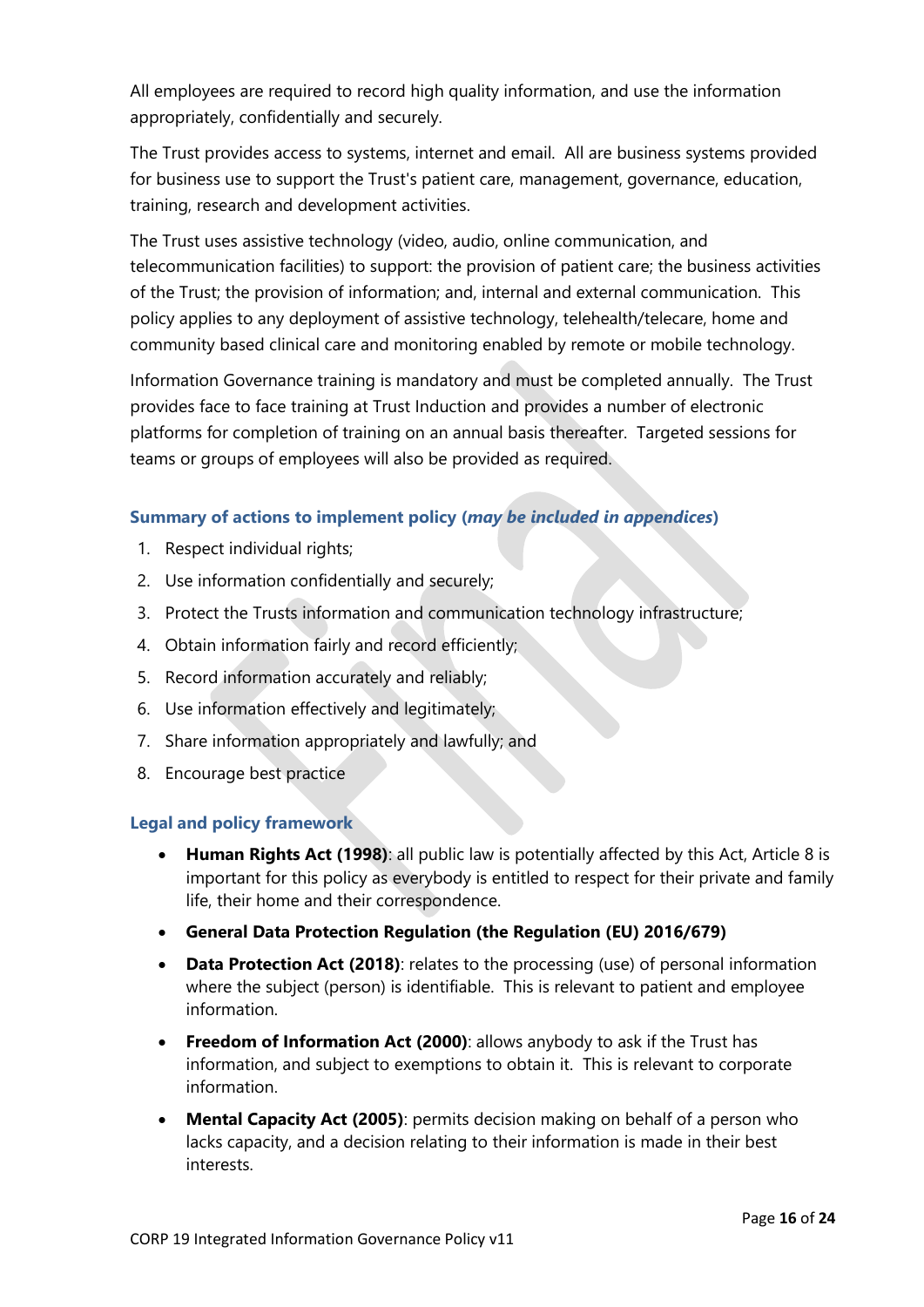- **Mental Health Act (1983)**: although providing a framework for compulsorily dealing with people who have mental disorder, there are information implications in terms of information sharing and records management.
- **Public Records Acts 1958 and 1967**: sets out what 'government' information should be permanently preserved and made available for public access.
- **Computer Misuse Act 1990:** This legislation has created three criminal offences related to computer systems: unauthorised access; unauthorised access with the intent to commit or facilitate the commission of further offences; and unauthorised modification of computer material.
- **Health Act 2009 and the NHS Constitution**: patients and staff are entitled to privacy and confidentiality and to expect the NHS to keep confidential information safe and secure. The Constitution also incorporates the right of access to health records, which will always be used to manage treatment in the best interests of patients.
- **Common Law Duty of Confidence**: court made law, the common law, establishes that information provided by an individual to another individual is confidential and consent is normally required to share it.
- **NHS Code of Practice on Records Management:** describing the standards the NHS sets for records management and the length of time different types of records should be kept for records to be. [Click Here](https://digital.nhs.uk/media/1158/Records-Management-Code-of-Practice-for-Health-and-Social-Care-2016/pdf/Records-management-COP-HSC-2016)
- **Confidentiality: NHS Code of Practice**: describing the standards the NHS sets for confidentiality, making decisions about disclosure, information sharing and consent. [Click Here](https://digital.nhs.uk/media/1157/Confidentiality-NHS-Code-of-Practice/pdf/Confidentiality-NHS-COP)
- **Information Security Management: NHS Code of Practice**: describing the standards the NHS sets for information security management. [Click Here](https://digital.nhs.uk/media/1161/Information-Security-Management-NHS-Code-of-Practice/pdf/Information-security-management-NHS-COP)
- **Pseudonymisation of Patient Information for Secondary Use**; describing the technical requirements for de-identifying information for use in commissioning, contracting, and non-direct care. [Click Here](https://digital.nhs.uk/media/1156/Code-of-practice-on-confidential-information/pdf/COPconfidentialinformation)
- **Care Records Guarantee**: describing the promise made to patients about how information about them is used. [Click Here](http://webarchive.nationalarchives.gov.uk/20130513181011/http:/www.nigb.nhs.uk/pubs/nhscrg.pdf)
- **NHS Protect: Patients recording staff in NHS and Social Care settings**: describing how staff can deal with situations where they are being asked about recording contact or are being recorded by patients. [Click here](http://www.nhsbsa.nhs.uk/Documents/SecurityManagement/Patients_recording_NHS_staff_in_health_and_social_care_settings_guidance_May_2016.pdf)
- **NHS Information Governance - Guidance on Legal and Professional Obligations**: describes best practice guidance on legal issues in health and care information governance. [Click Here](https://digital.nhs.uk/media/1160/NHS-Information-Governance-Guidance-on-Legal-and-Professional-Obligations/pdf/NHS-information-governance-legal-professional-obligations)
- **Care Quality Commission Essential Quality and Safety Standards: CQC Regulation 17.** The Healthcare regulators standards for governance. [Click Here](http://www.cqc.org.uk/content/regulation-17-good-governance)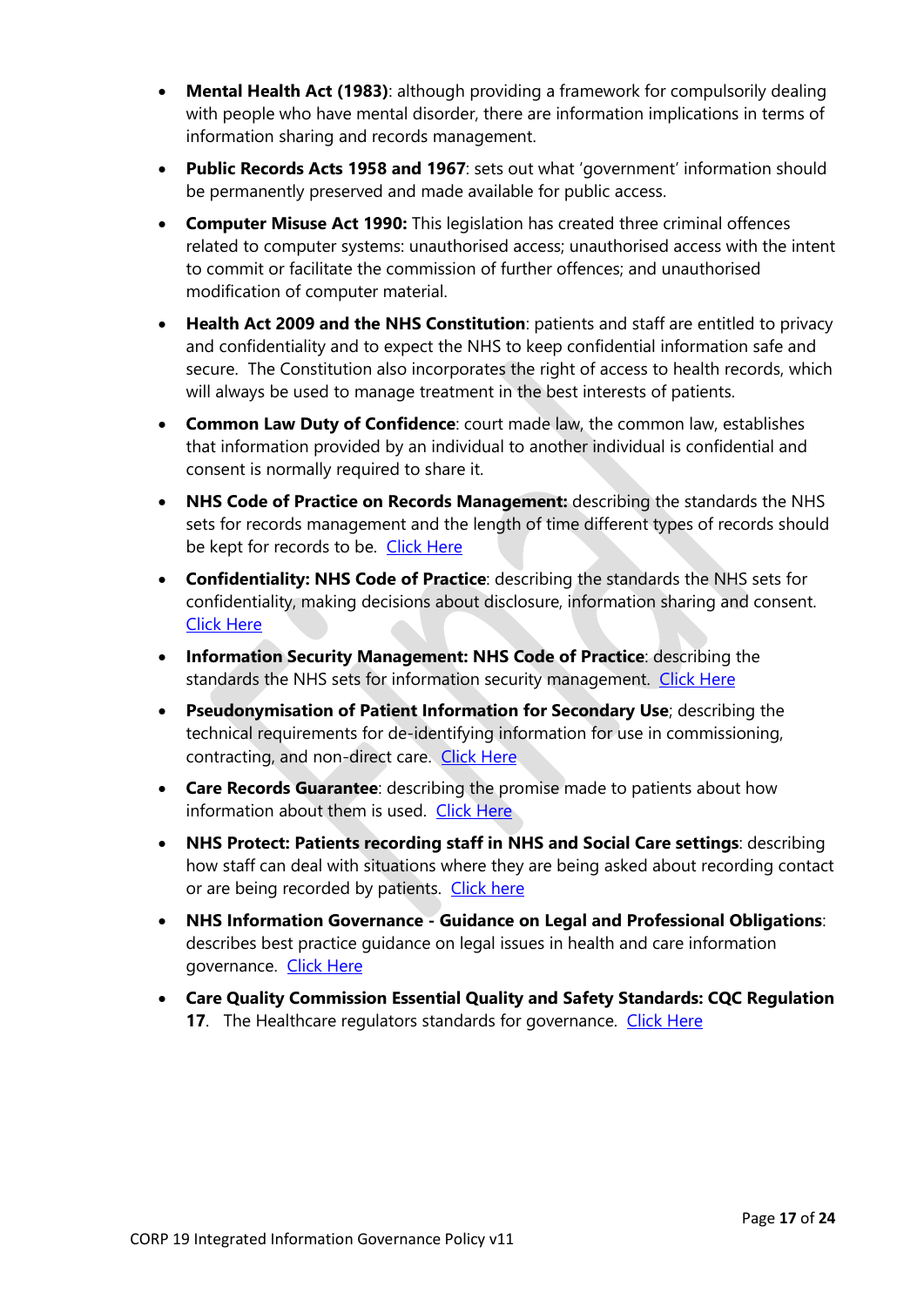## **Key responsibilities**

|                                                           | <b>Management structure</b>                                        | <b>Governance Structure</b>         |                                    |                                                    |
|-----------------------------------------------------------|--------------------------------------------------------------------|-------------------------------------|------------------------------------|----------------------------------------------------|
|                                                           | <b>Board of Directors</b>                                          | <b>Board of Directors</b>           |                                    |                                                    |
|                                                           | ⇩                                                                  | ⇩                                   |                                    |                                                    |
|                                                           | <b>Accounting Officer</b><br>(Chief Executive)                     |                                     | <b>Quality</b><br><b>Committee</b> | <b>Data</b><br><b>Protection</b><br><b>Officer</b> |
|                                                           | ⇩                                                                  |                                     |                                    | ⇩                                                  |
| Director of<br><b>Finance</b>                             | <b>SIRO</b><br>(Senior<br><b>Information</b><br><b>Risk Owner)</b> | <b>Caldicott</b><br><b>Guardian</b> | <b>Committee</b>                   | <b>Quality</b>                                     |
| ⇩                                                         | $\overline{\mathbf{u}}$                                            |                                     |                                    | ⇩                                                  |
| <b>Chief</b><br>information<br><b>Officer</b>             | <b>Information</b><br><b>Asset</b><br><b>Owners</b>                | Line<br><b>Managers</b>             | <b>Information</b>                 | <b>Management</b><br><b>Group</b>                  |
| ⇩                                                         |                                                                    | $\overline{\mathbf{v}}$             | ⇩                                  |                                                    |
| <b>Head of</b><br><b>Information</b><br><b>Governance</b> |                                                                    | <b>Employees</b>                    | <b>Information</b><br><b>Asset</b> | <b>Owners</b>                                      |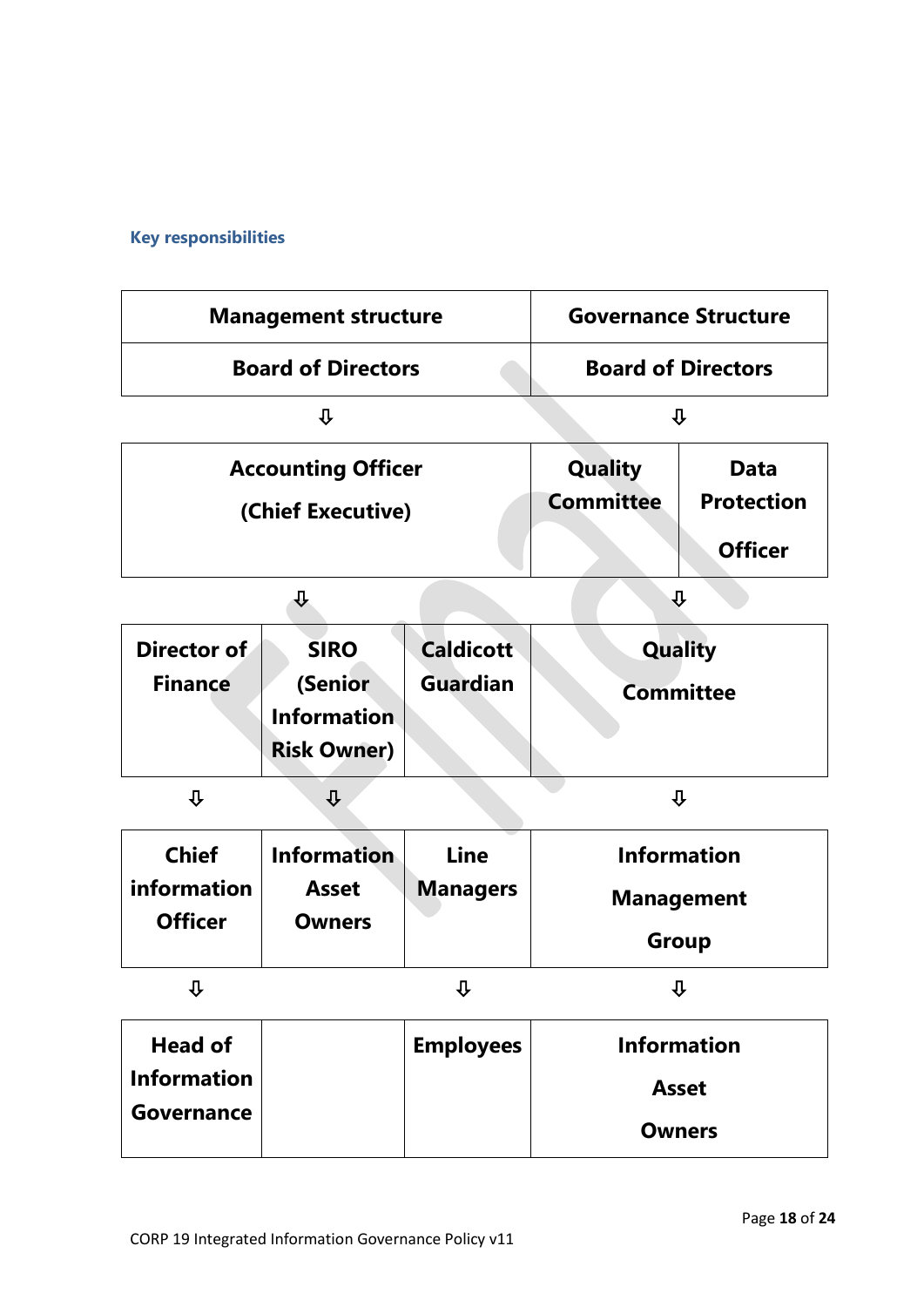The **Chief Executive** is the Accounting Officer for the Trust, with overall responsibility for ensuring that the Trust applies legislation, policy and guidance in relation to Information Governance.

The Trust will have a **Senior Information Risk Owner (SIRO**), and supporting infrastructure. The SIRO will act as an advocate for information risk on the Board and in internal discussions, and will provide written advice to the Accounting Officer on the content of the Trust's Annual Governance with respect to this Policy.

The Trust's Board of Directors will appoint a **Caldicott Guardian**, whose role is to safeguard and govern uses made of patient information within the Trust, as well as data flows to other NHS and non-NHS organisations.

The Trust will appoint a **Data Protection Officer**: to monitor internal compliance, inform and advise on data protection obligations, provide advice regarding Data Protection Impact Assessments (DPIAs) and act as a contact point for data subjects and the supervisory authority. The DPO is independent, an expert in data protection, adequately resourced, and report to the highest management level.

The role of **Information Security Manager** is incorporated within Informatics.

The **Director of Finance**, the **Chief Information Officer**, and the **Head of Information Governance** are responsible for co-ordinating compliance in the organisation and identifying key post-holders and providing guidance and advice on the application of Information Governance.

**Managers** and **Employees**: managers will ensure that this policy is made available to employees and will require all employees to confirm their familiarity with this policy. Managers will also check employee compliance with IG training requirements and ensure compliance with policy in the operation of their team. Qualified 'clinical' employees are also subject to their respective professional codes.

All **employees** are responsible for adherence to this policy within the organisation. Employees should ensure that any concerns about misuse of computers are reported to the Head of Information Governance. If employees suspect that any offences or breaches of policy are, can or might be committed, please seek advice from the Head of Information Governance, Caldicott Guardian, or Freedom to Speak Up Guardian.

The **Information Management Group** will keep adherence to this policy under review, this committee reports to the **Quality Committee.**

## **Training required to implement policy**

Employees of the Trust will be required to attend Core Induction, including attendance at the mandatory Data Security and Protection (Information Governance) training session.

Where Job Descriptions, KSF outlines, or conditions of employment require a minimum standard of proficiency relating to Data Security and Protection (information governance) education and training will be available to enable employees to achieve this.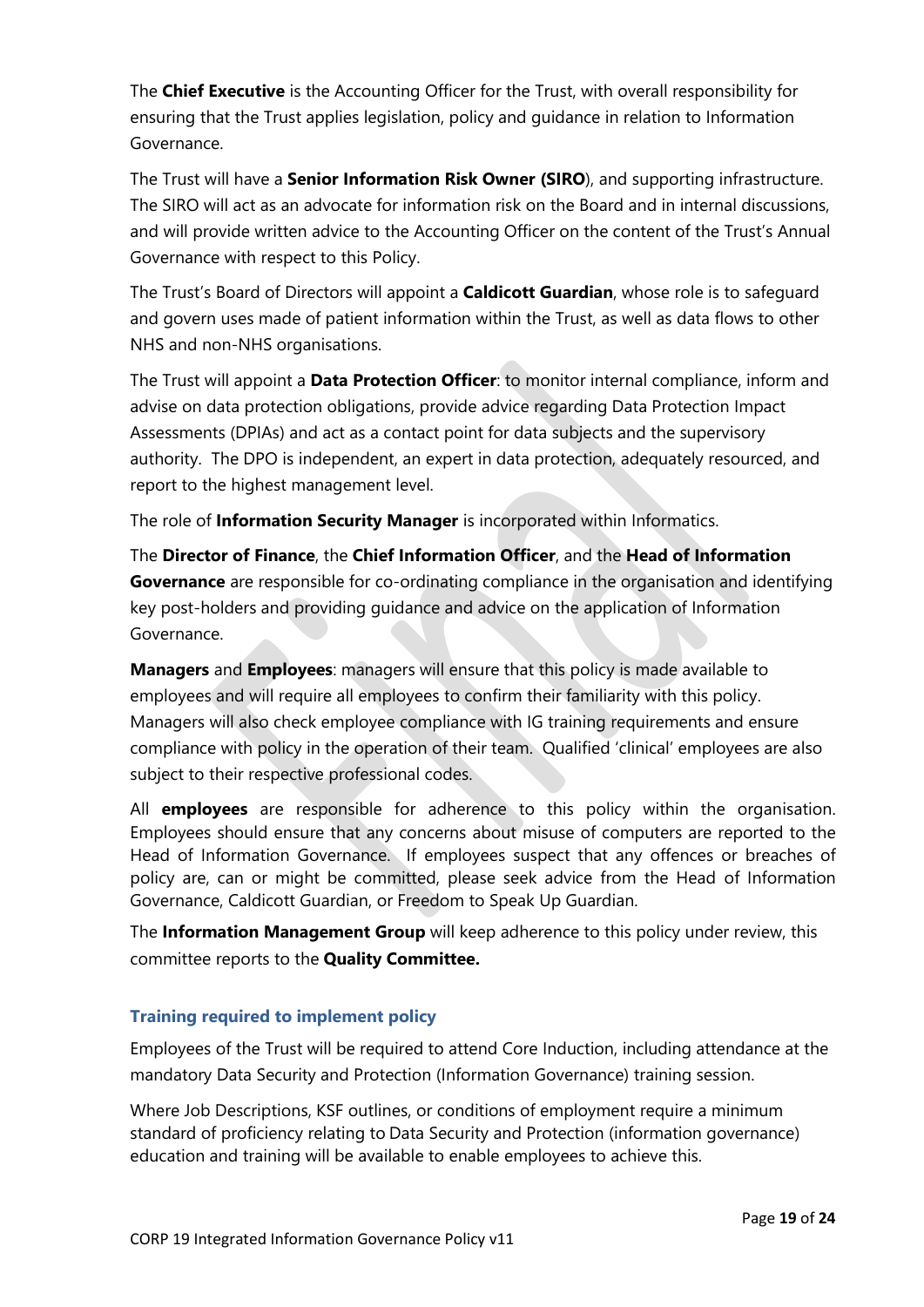The Trust will provide general information and facilitated Data Security and Protection (information governance) updates for employees.

Systems or applications involving personal identifiable data or corporate information will include as a condition of use training relating to Data Security and Protection) information governance).

Data Security and Protection (Information Governance) training is mandatory for all employees, and must be done yearly. (Refer to the Trust mandatory training matrix).

#### **Appendices and relevant procedures**

**This Policy is underpinned by Standard Operating Procedures which are published on the Intranet. The SOP are accessible by [clicking here.](https://ohft365.sharepoint.com/sites/IMT/SitePages/IG-FAQ.aspx)**

| Criteria                                                                                                                               | <b>Measurable</b>                                                  | Lead person/group                        | Frequency | <b>Reported to</b>                                                                                  | <b>Monitored by</b>                        | Frequency |
|----------------------------------------------------------------------------------------------------------------------------------------|--------------------------------------------------------------------|------------------------------------------|-----------|-----------------------------------------------------------------------------------------------------|--------------------------------------------|-----------|
| Systems in place to monitor<br>the number of incidents and<br>near misses reported involving<br>employees, service users and<br>others | Number of<br>serious incidents<br>and types<br>reported            | <b>Head of Quality</b><br>Governance     | Weekly    | <b>Weekly Review</b><br><b>Meeting</b><br>(attended by the<br>Head of<br>Information<br>Governance) | Quality Sub-<br>Committee or<br>equivalent | Quarterly |
| Compliance with policy                                                                                                                 | Data Security and<br><b>Protection Toolkit</b>                     | Head of Information<br>Governance        | Quarterly | Information<br>Management<br>Group                                                                  | <b>Quality Committee</b>                   | Annually  |
| Compliance with statute                                                                                                                | Subject access<br>and request for<br>information<br>response times | <b>Head of Information</b><br>Governance | Quarterly | Information<br>Management<br>Group                                                                  | <b>Quality Committee</b>                   | Quarterly |
| Systems in place to monitor<br>the number of complaints<br>reported involving employees,<br>service users and others                   | Number of<br>complaints<br>reported                                | <b>Complaints and PALS</b><br>Manager    | Weekly    | Weekly Review<br>Meeting<br>(attended by the<br>Head of<br>Information<br>Governance)               | Quality Sub-<br>Committee or<br>equivalent | Quarterly |
| Systems in place to monitor<br>the quality of information<br>submitted to health records                                               | <b>Health Records</b><br>Audit                                     | Head of Information<br>Governance        | Annually  | <b>Clinical Audit</b><br>Group                                                                      | Quality Sub-<br>Committee or<br>equivalent | Annually  |
| Systems in place to monitor<br>completion of an action plan<br>created after completion of the<br>health records audit                 | <b>Health Records</b><br><b>Audit Action Plan</b>                  | Head of Information<br>Governance        | Annually  | <b>Clinical Audit</b><br>Group                                                                      | Quality Sub-<br>Committee or<br>equivalent | Annually  |

#### **Monitoring and evaluation**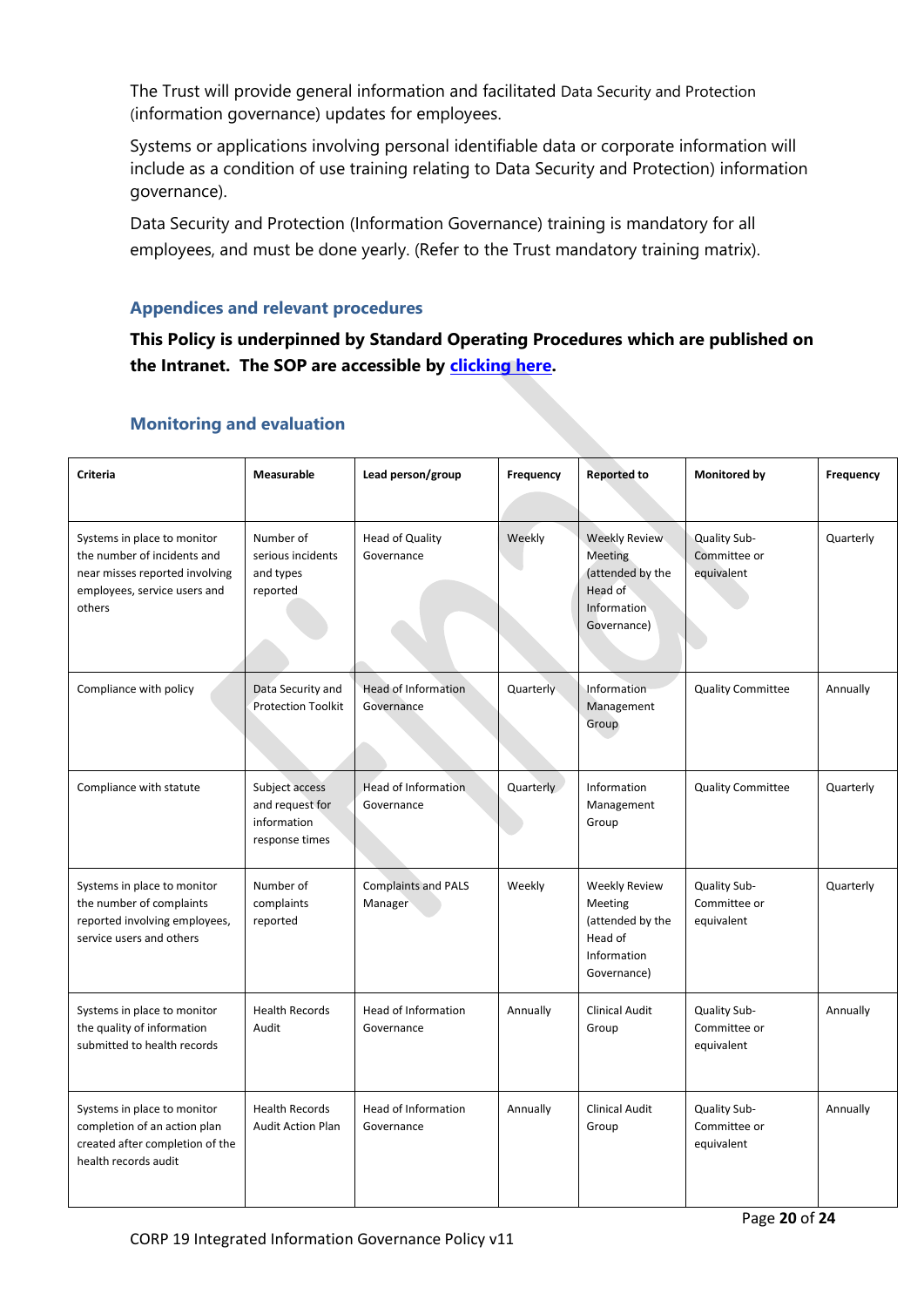| Systems in place to monitor<br>the uptake of information<br>governance training | Number of<br>attendances | Director of Education<br>and Development | Quarterly | Information<br>Management<br>Group | <b>Quality Committee</b> | Quarterly |
|---------------------------------------------------------------------------------|--------------------------|------------------------------------------|-----------|------------------------------------|--------------------------|-----------|
|                                                                                 |                          |                                          |           |                                    |                          |           |

## **Appendices**

#### **Appendix A: Cyber Security**

#### Types of malware

Cyber criminals operate remotely, in what is called 'automation at a distance', using numerous means of attack available, which broadly fall under the umbrella term of malware (malicious software). These include:

• *Viruses* - Aim: Gain access to, steal, modify and/or corrupt information and files from a targeted computer system.

Technique: A small piece of software program that can replicate itself and spread from one computer to another by attaching itself to another computer file.

• *Worms* - Aim: By exploiting weaknesses in operating systems, worms seek to damage networks and often deliver payloads which allow remote control of the infected computer.

Technique: Worms are self-replicating and do not require a program to attach themselves to. Worms continually look for vulnerabilities and report back to the worm author when weaknesses are discovered.

• *Spyware/Adware* - Aim: To take control of your computer and/or to collect personal information without your knowledge.

Technique: By opening attachments, clicking links or downloading infected software, spyware/adware is installed on your computer.

• *Trojans* - Aim: To create a 'backdoor' on your computer by which information can be stolen and damage caused.

Technique: A software program appears to perform one function (for example, virus removal) but actually acts as something else.

#### Attack angles:

There are also a number of attack vectors available to cyber criminals which allow them to infect computers with malware or to harvest stolen data:

• *Phishing* - An attempt to acquire users' information by masquerading as a legitimate entity. Examples include spoof emails and websites. See 'social engineering' below.

• *Pharming* - An attack to redirect a website's traffic to a different, fake website, where the individuals' information is then compromised. See 'social engineering' below.

• *Drive-by* - Opportunistic attacks against specific weaknesses within a system.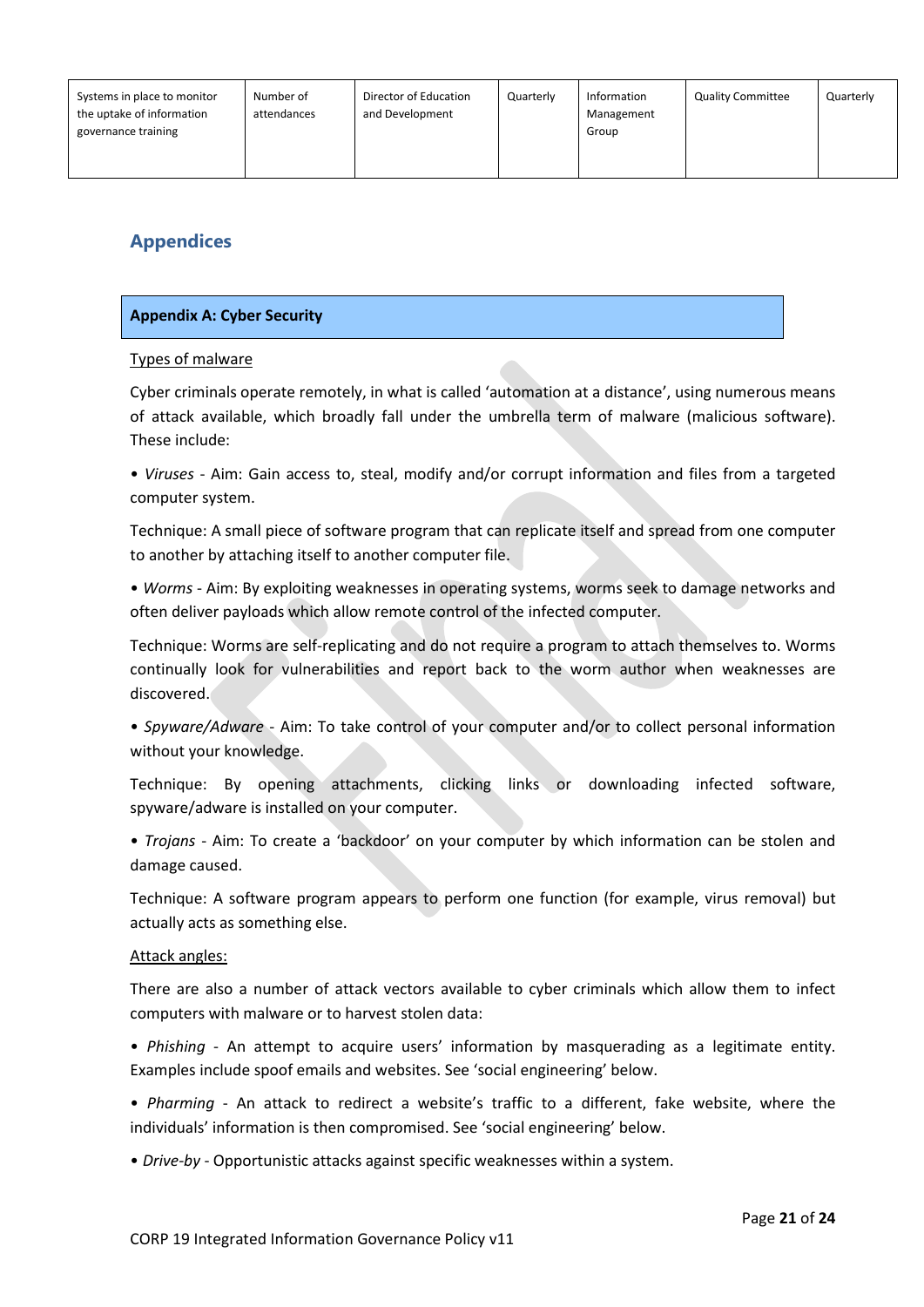• MITM - 'Man in the middle attack' where a middleman impersonates each endpoint and is thus able to manipulate both victims.

• *Social engineering* - Exploiting the weakness of the individual by making them click malicious links, or by physically gaining access to a computer through deception. Pharming and phishing are examples of social engineering.

#### **Appendix B: Internal Controls**

| The Trust will apply Internal Controls relating to Information Governance: comprising |  |  |  |  |
|---------------------------------------------------------------------------------------|--|--|--|--|
| Procedures, Guidance, System Controls, and Assurance measures                         |  |  |  |  |

| <b>Procedures</b>                    | Subject Access Request for personal information of employees and patients                                                   |  |  |  |  |
|--------------------------------------|-----------------------------------------------------------------------------------------------------------------------------|--|--|--|--|
|                                      | Request for Information under the Freedom of Information Act                                                                |  |  |  |  |
|                                      | Privacy Notice: available on Trust Intranet and Internet and "Health Record and<br>Your Rights' available to Trust patients |  |  |  |  |
|                                      | Access procedures and user manual for Trust systems                                                                         |  |  |  |  |
|                                      | <b>Incident Reporting</b>                                                                                                   |  |  |  |  |
|                                      | Records management preservation periods and destruction schedule                                                            |  |  |  |  |
|                                      | Clean desk environment                                                                                                      |  |  |  |  |
|                                      | Information Security Policy and associated guidance, procedures and user guides                                             |  |  |  |  |
|                                      | <b>Business Continuity Procedures</b>                                                                                       |  |  |  |  |
|                                      | <b>Information Sharing Protocols</b>                                                                                        |  |  |  |  |
|                                      | <b>Privacy Impact Assessments</b>                                                                                           |  |  |  |  |
|                                      | Project Specifications to include information governance                                                                    |  |  |  |  |
|                                      | IT & IG Standard Operating Procedures (SOPs), Office 365 Standards                                                          |  |  |  |  |
| <b>Guidance</b>                      | Integrated Information Governance Guidance and Procedures (SOPs)                                                            |  |  |  |  |
|                                      | Trust Code of Conduct (CORP13)                                                                                              |  |  |  |  |
|                                      | NHS Records Management Code of Practice                                                                                     |  |  |  |  |
|                                      | NHS Information Security Code of Practice                                                                                   |  |  |  |  |
|                                      | Confidentiality: NHS Code of Practice                                                                                       |  |  |  |  |
|                                      | Information Risk Management Code of Practice                                                                                |  |  |  |  |
| System User Manuals<br><b>System</b> |                                                                                                                             |  |  |  |  |
| <b>Controls</b>                      | NHS Data Dictionary and NHS Mandated Data Sets                                                                              |  |  |  |  |
| Assurance                            | Data Security and Protection Toolkit                                                                                        |  |  |  |  |
|                                      | <b>Performance Reporting</b>                                                                                                |  |  |  |  |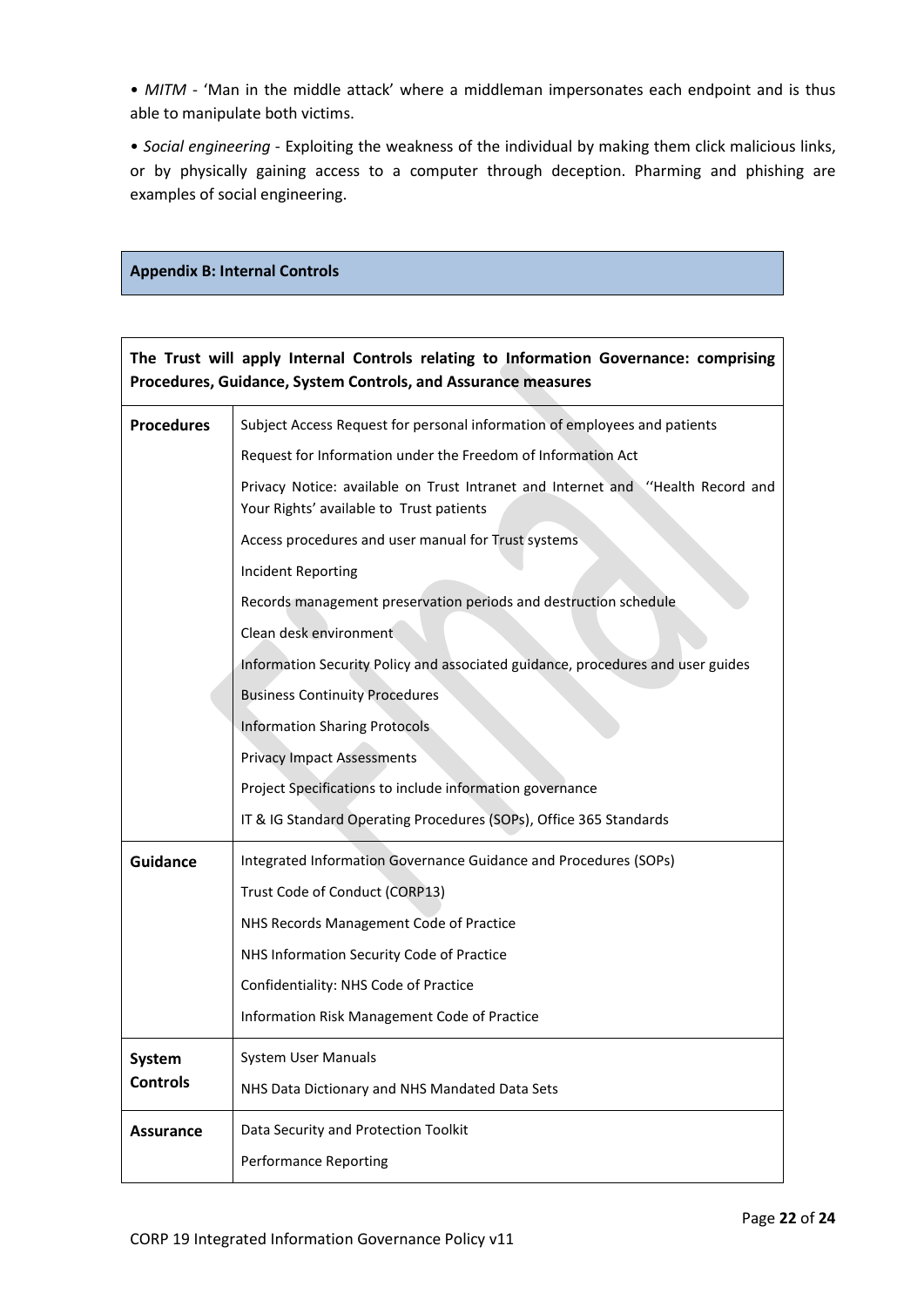|  | Data Quality Reports/Audits                                     |
|--|-----------------------------------------------------------------|
|  | Clinical Audits (as specified in the Trust Clinical Audit Plan) |
|  | Care Quality Commission Essential Quality and Safety Standards  |

#### **Appendix C: GDPR essential principles**

#### **Art. 5 GDPR**

**Principles relating to processing of personal data**

- **(1) Personal data shall be:**
- **a) processed lawfully, fairly and in a transparent manner in relation to the data subject ('lawfulness, fairness and transparency');**
- **b) collected for specified, explicit and legitimate purposes and not further processed in a manner that is incompatible with those purposes; further processing for archiving purposes in the public interest, scientific or historical research purposes or statistical purposes shall, in accordance with Article 89(1), not be considered to be incompatible with the initial purposes ('purpose limitation');**
- **c) adequate, relevant and limited to what is necessary in relation to the purposes for which they are processed ('data minimisation');**
- **d) accurate and, where necessary, kept up to date; every reasonable step must be taken to ensure that personal data that are inaccurate, having regard to the purposes for which they are processed, are erased or rectified without delay ('accuracy');**
- **e) kept in a form which permits identification of data subjects for no longer than is necessary for the purposes for which the personal data are processed; personal data may be stored for longer periods insofar as the personal data will be processed solely for archiving purposes in the public interest, scientific or historical research purposes or statistical purposes in accordance with Article 89(1) subject to implementation of the appropriate technical and organisational measures required by this Regulation in order to safeguard the rights and freedoms of the data subject ('storage limitation');**
- **f) processed in a manner that ensures appropriate security of the personal data, including protection against unauthorised or unlawful processing and against accidental loss, destruction or damage, using appropriate technical or organisational measures ('integrity and confidentiality').**

#### **Equality impact assessment**

This form is an Equality Impact Assessment Form. It is used to review services and policies to ensure fair and consistent services for staff, service users and carers. It is a legal duty to prevent discrimination.